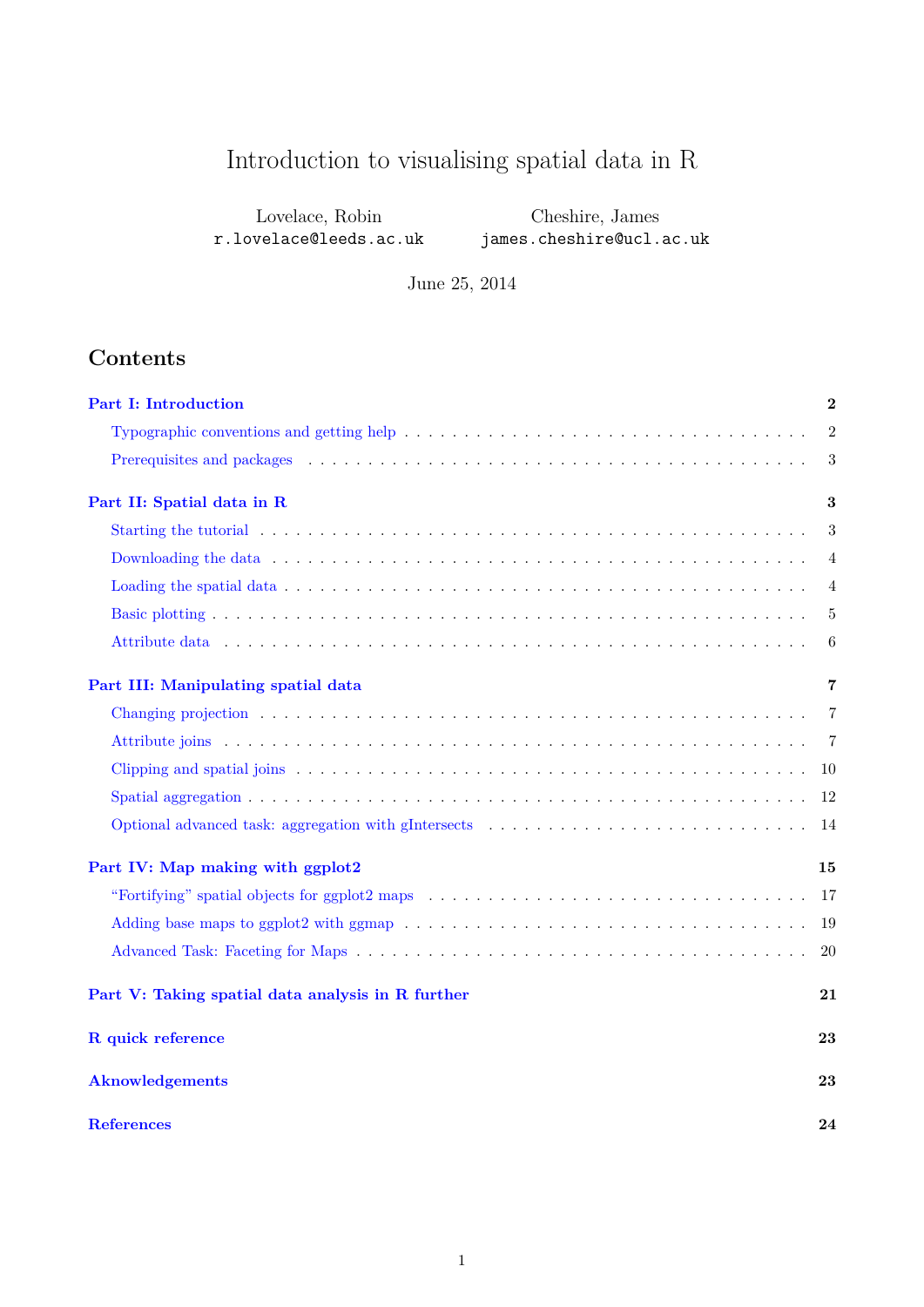# **Part I: Introduction**

<span id="page-1-0"></span>This tutorial is an introduction to spatial data in R and map making with R's 'base' graphics and the popular graphics package **ggplot2**. It assumes no prior knowledge of spatial data analysis but prior understanding of the R command line would be beneficial. For people new to R, we recommend working through an 'Introduction to R' type tutorial, such as "A (very) short introduction to R" [\(Torfs and Brauer, 2012\)](http://cran.r-project.org/doc/contrib/Torfs+Brauer-Short-R-Intro.pdf) or the more geographically inclined "Short introduction to R" [\(Harris, 2012\)](http://www.social-statistics.org/wp-content/uploads/2012/12/intro_to_R1.pdf).

Building on such background material, the following set of exercises is concerned with specific functions for spatial data and visualisation. It is divided into five parts:

- Introduction, which provides a guide to R's syntax and preparing for the tutorial
- Spatial data in R, which describes basic spatial functions in R
- Manipulating spatial data, which includes changing projection, clipping and spatial joins
- Map making with **ggplot2**, a recent graphics package for producing beautiful maps quickly
- Taking spatial analysis in R further, a compilation of resources for furthering your skills

An up-to-date version of this tutorial is maintained at [https://github.com/Robinlovelace/Creating-maps-in-R.](https://github.com/Robinlovelace/Creating-maps-in-R/blob/master/intro-spatial-rl.pdf) The source files used to create this tutorial, including the input data can be downloaded as a [zip file,](https://github.com/Robinlovelace/Creating-maps-in-R/archive/master.zip) as described below. The entire tutorial was written in [RMarkdown,](http://rmarkdown.rstudio.com/) which allows R code to run as the document compiles, ensuring reproducibility.

Any suggested improvements or new [vignettes](https://github.com/Robinlovelace/Creating-maps-in-R/tree/master/vignettes) are welcome, via email to Robin or by [forking](https://help.github.com/articles/fork-a-repo) the [master version](https://github.com/Robinlovelace/Creating-maps-in-R/blob/master/intro-spatial.Rmd) of this document.

### **Typographic conventions and getting help**

<span id="page-1-1"></span>The syntax highlighting in this document is thanks to [RMarkdown.](http://rmarkdown.rstudio.com/) We try to follow best practice in terms of style, roughly following Google's style guide and an in-depth guide written by [Johnson \(2013\).](http://cran.r-project.org/web/packages/rockchalk/vignettes/Rstyle.pdf) It is a good idea to get into the habit of consistent and clear writing in any language, and R is no exception. Adding comments to your code is also good practice, so you remember at a later date what you've done, aiding the learning process. There are two main ways of commenting code using the # symbol: above a line of code or directly following it, as illustrated in the block of code presented below, which should create figure 1 if typed correctly into the R command line.

```
# Generate data
x \le -1:400y <- sin(x/10) * exp(x * -0.01)
```

```
plot(x, y) # plot the result
```
In the above code we first created a new *object* that we have called x. Any name could have been used, like xBumkin, but x works just fine here, although it is good practice to give your objects meaningful names. Note the use of the <- "arrow" symbol, which tells R to create a new object. We will be using this symbol a lot in the tutorial (tip: typing Alt - on the keyboard will create it in RStudio.). Each time it is used, a new object is created (or an old one is overwritten) with a name of your choosing.

To distinguish between prose and code, please be aware of the following typographic conventions: R code (e.g. plot(x, y)) is written in a monospace font and package names (e.g. **rgdal**) are written in **bold**. Blocks of code such as:

 $c(1:3, 5)^2$ 

#### ## [1] 1 4 9 25

are compiled in-line: the ## indicates this is output from R. Some of the output from the code below is quite long so some is omitted. It should also be clear when we have decided to omit an image to save space. All images in this document are small and low-quality to save space; they should display better on your computer screen and can be saved at any resolution. The code presented here is not the only way to do things: we encourage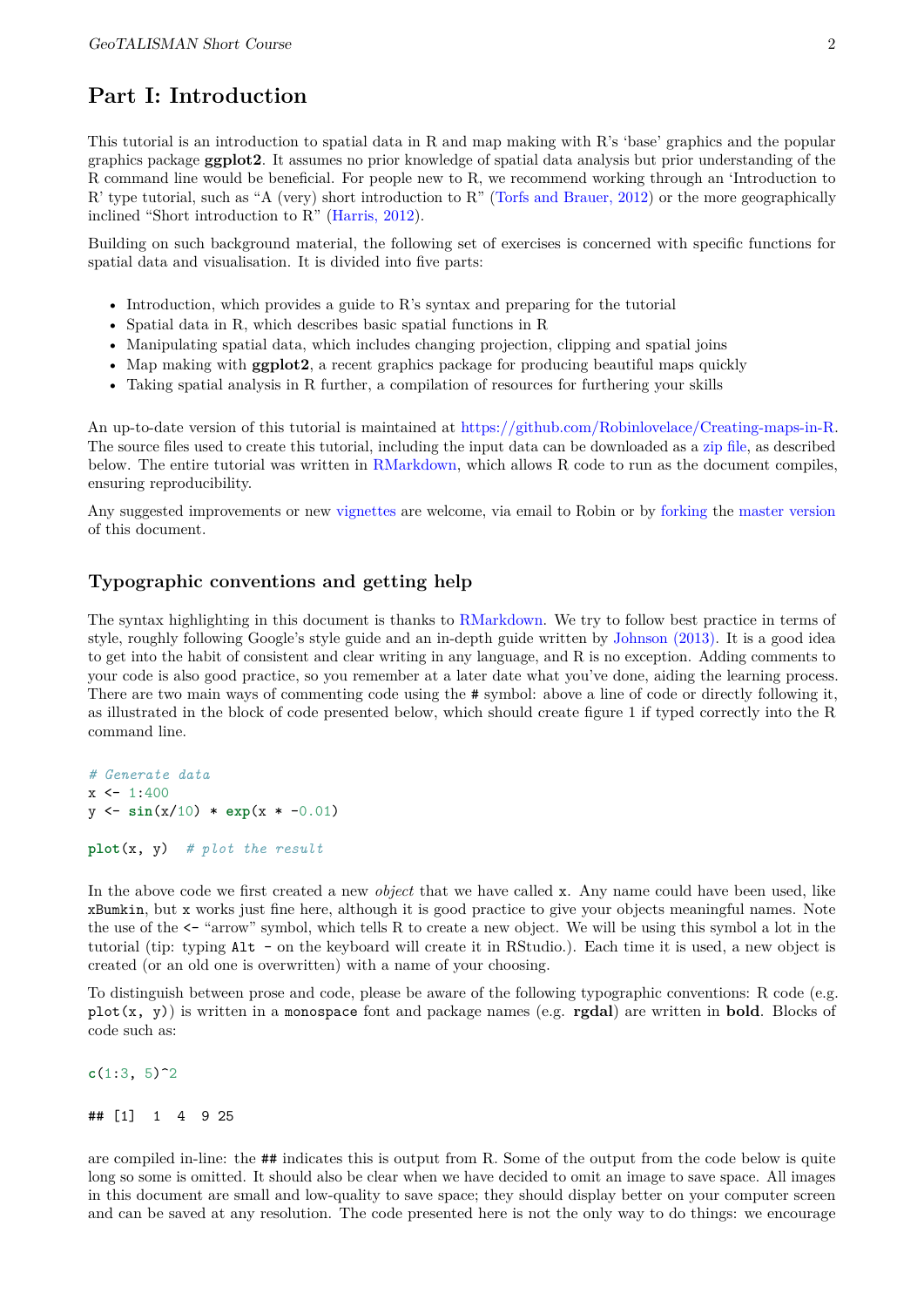

Figure 1: Basic plot of x and y

you to play with it and try things out to gain a deeper understanding of R. Don't worry, you cannot 'break' anything using R and all the input data can be re-loaded if things do go wrong.

If you require help on any function, use the help function, e.g. help(plot). Because R users love being concise, this can also be written as ?plot. Feel free to use it at any point you'd like more detail on a specific function (although R's help files are famously cryptic for the un-initiated). Help on more general terms can be found using the ?? symbol. To test this, try typing ??regression. For the most part, *learning by doing* is a good motto, so let's crack on and download some packages and then some data.

#### **Prerequisites and packages**

<span id="page-2-0"></span>For this tutorial you need to install R, if you haven't already done so, the latest version of which can be downloaded from [http://cran.r-project.org/.](http://cran.r-project.org/) A number of R editors such as [RStudio](http://www.rstudio.com/) can be used to make R more user friendly, but these are not needed to complete the tutorial.

R has a huge and growing number of spatial data packages. We recommend taking a quick browse on R's main website: [http://cran.r-project.org/web/views/Spatial.html.](http://cran.r-project.org/web/views/Spatial.html)

The packages we will be using are **ggplot2**, **rgdal**, **rgeos**, **maptools** and **ggmap**. To test whether a package is installed, ggplot2 for example, enter library(ggplot2). If you get an error message, it needs to be installed: install.packages("ggplot2"). These will be downloaded from CRAN (the Comprehensive R Archive Network); if you are prompted to select a 'mirror', select one that is close to your home. If there is no output from R, this is good news: it means that the library has already been installed on your computer. Install these packages now.

## **Part II: Spatial data in R**

#### <span id="page-2-1"></span>**Starting the tutorial**

<span id="page-2-2"></span>Now that we have taken a look at R's syntax and installed the necessary packages, we can start looking at some real spatial data. This second part introduces some spatial datasets that we will download from the internet. Plotting these datasets and interrogating the attribute data form the foundation of spatial data analysis in R,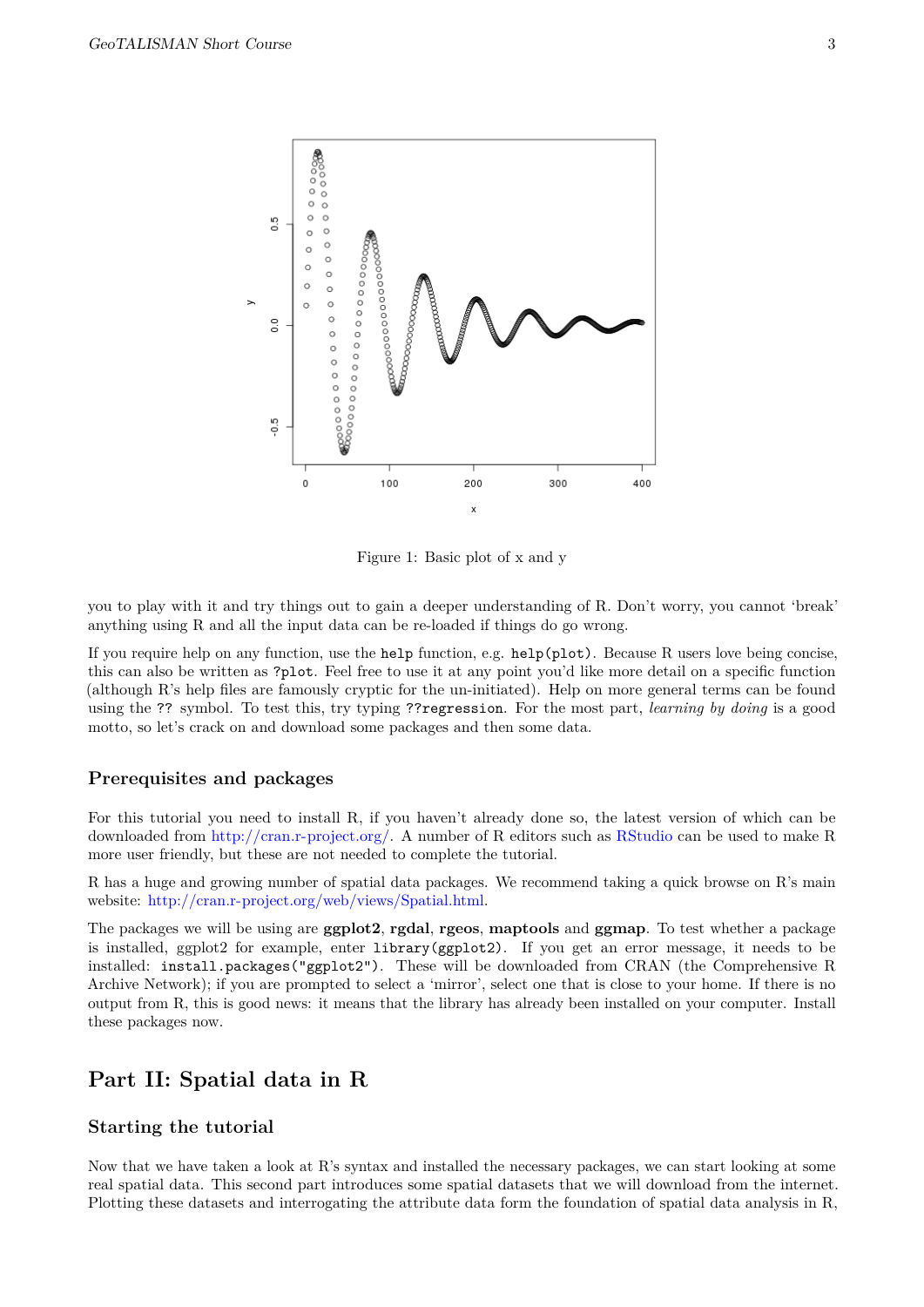so we will focus on these elements in the next two parts of the tutorial, before focussing on creating attractive maps in Part IV.

## **Downloading the data**

<span id="page-3-0"></span>Download the data for this tutorial now from : [https://github.com/Robinlovelace/Creating-maps-in-R.](https://github.com/Robinlovelace/Creating-maps-in-R) Click on the "Download ZIP" button on the right hand side and once it is downloaded unzip this to a new folder on your PC. Use the setwd command to set the working directory to the folder where the data is saved. If your username is "username" and you saved the files into a folder called "Creating-maps-in-R-master" on your Desktop, for example, you would type the following:

**setwd**("C:/Users/username/Desktop/Creating-maps-in-R-master/")

If you are working in RStudio, you can create a project that will automatically set your working directory. To do this click "Session" from the top toolbar and select "Set working directory > choose directory".

It is also worth taking a look at the input data in your file browser before opening them in R, to get a feel for them. You could try opening the file "london\_sport.shp", within the "data" folder of the project, in a GIS program such as QGIS (which can be freely downloaded from the internet), for example, to get a feel for it before loading it into R. Also note that .shp files are composed of several files for each object: you should be able to open "london\_sport.dbf" in a spreadsheet program such as LibreOffice Calc. Once you've understood something of this input data and where it lives, it's time to open it in R.

#### **Loading the spatial data**

<span id="page-3-1"></span>One of the most important steps in handling spatial data with R is the ability to read in spatial data, such as [shapefiles](http://en.wikipedia.org/wiki/Shapefile) (a common geographical file format). There are a number of ways to do this, the most commonly used and versatile of which is readOGR. This function, from the **rgdal** package, automatically extracts information about the projection and the attributes of data. **rgdal** is R's interface to the "Geospatial Abstraction Library (GDAL)" which is used by other open source GIS packages such as QGIS and enables R to handle a broader range of spatial data formats. If you've not already *installed* and loaded the rgdal package (as described above for ggplot2) do so now:

```
library(rgdal)
sport <- readOGR(dsn = "data", "london_sport")
```

```
## OGR data source with driver: ESRI Shapefile
## Source: "data", layer: "london_sport"
## with 33 features and 4 fields
## Feature type: wkbPolygon with 2 dimensions
```
In the code above dsn stands for "data source name" and is an *argument* of the *function* readOGR. Note that each new argument is separated by a comma. The dsn argument in this case, specifies the directory in which the dataset is stored. R functions have a default order of arguments, so dsn = does not actually need to be typed. If there data were stored in the current working directory, one could use readOGR(".", "london\_sport"). For clarity, it is good practice to include argument names, such as dsn when learning new functions.

The next argument is a *character string*. This is simply the name of the file required. There is no need to add a file extension (e.g. .shp) in this case. The files beginning london\_sport from the [example dataset](http://spatial.ly/wp-content/uploads/2013/12/spatialggplot.zip) contain the borough population and the percentage of the population participating in sporting activities and was taken from the [active people survey.](http://data.london.gov.uk/datastore/package/active-people-survey-kpi-data-borough) The boundary data is from the [Ordnance Survey.](http://www.ordnancesurvey.co.uk/oswebsite/opendata/)

For information about how to load different types of spatial data, the help documentation for readOGR is a good place to start. This can be accessed from within R by typing ?readOGR. For another worked example, in which a GPS trace is loaded, please see Cheshire and Lovelace (2014).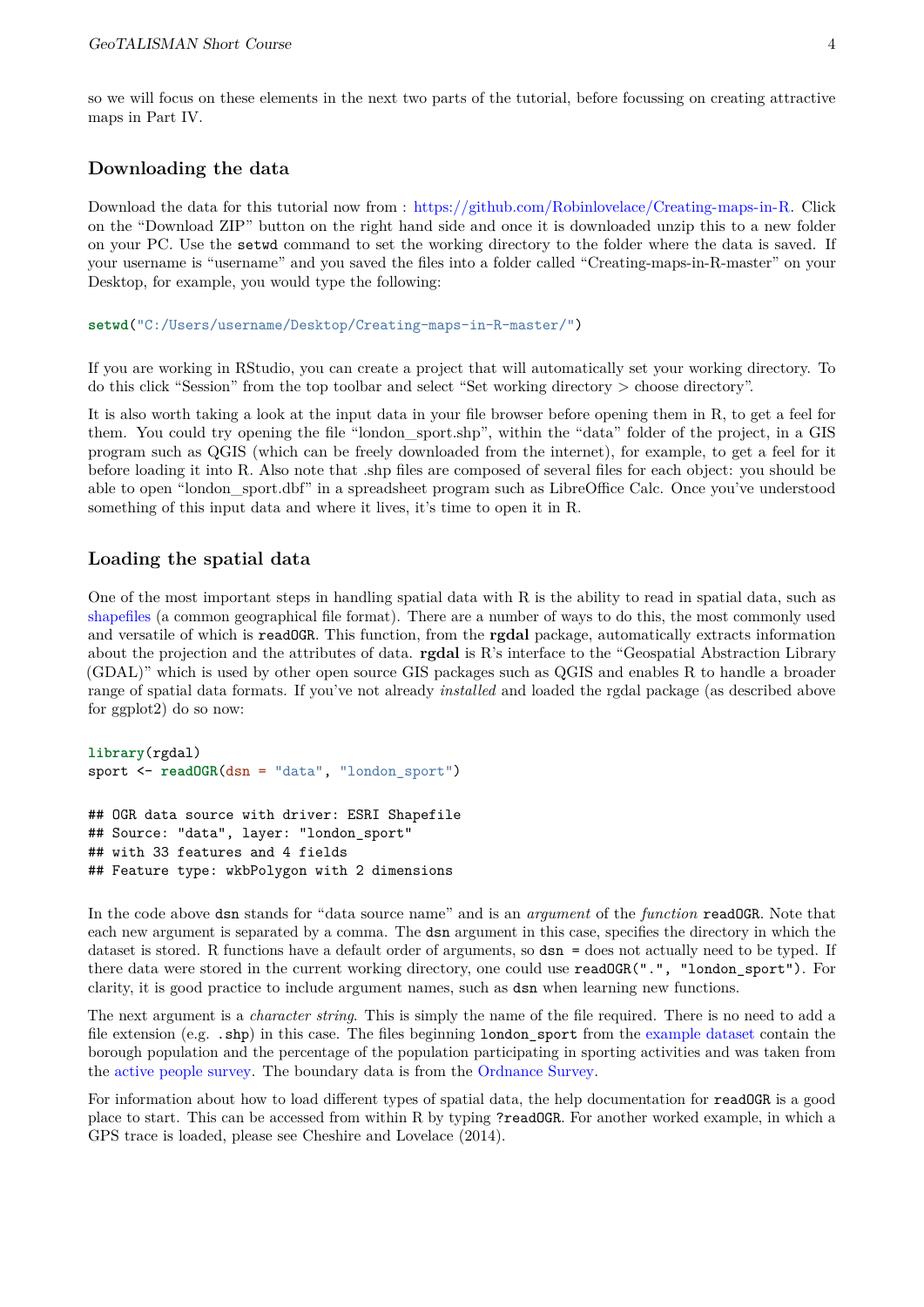### **Basic plotting**

<span id="page-4-0"></span>We have now created a new spatial object called "sport" from the "london sport" shapefile. Spatial objects are made up of a number of different *slots*, mainly the attribute *slot* and the geometry *slot*. The attribute *slot* can be thought of as an attribute table and the geometry *slot* is where the spatial object (and it's attributes) lie in space. Lets now analyse the sport object with some basic commands:

```
head(sport@data, n = 2)
```

|      | ## ons label |                           |         | name Partic Per Pop 2001 |             |
|------|--------------|---------------------------|---------|--------------------------|-------------|
| ## 0 | OOAF         |                           | Bromley |                          | 21.7 295535 |
| ## 1 |              | 00BD Richmond upon Thames |         |                          | 26.6 172330 |

**mean**(sport\$Partic\_Per)

## [1] 20.05

Take a look at this output and notice the table format of the data and the column names. There are two important symbols at work in the above block of code: the @ symbol in the first line of code is used to refer to the attribute *slot* of the dataset; the \$ symbol refers to a specific variable (column name) in the attribute *slot* of the dataset, which was identified from the result of running the first line of code. If you are using RStudio, test out the auto-completion functionality by hitting tab before completing the command - this can save you a lot of time in the long run.

The head function in the first line of the code above simply means "show the first few lines of data", i.e. the head. It's default is to output the first 6 rows of the dataset (try simply head(sport@data)), but we can specify the number of lines with  $n = 2$  after the comma. The second line of the code above calculates the mean value of the variable Partic\_Per (sports participation per 100 people) for each of the zones in the sport object. To explore the sport object further, try typing nrow(sport) and record how many zones the dataset contains. You can also try ncol(sport).

Now we have seen something of the attribute *slot* of the spatial dataset, let us look at sport's *geometry* data, which describes where the polygons are located in space:

**plot**(sport) *# not shown in tutorial - try it on your computer*

plot is one of the most useful functions in R, as it changes its behaviour depending on the input data (this is called *polymorphism* by computer scientists). Inputting another dataset such as plot(sport@data) will generate an entirely different type of plot. Thus R is intelligent at guessing what you want to do with the data you provide it with.

R has powerful subsetting capabilities that can be accessed very concisely using square brackets, as shown in the following example:

```
# select rows from attribute slot of sport object, where sports
# participation is less than 15.
sport@data[sport$Partic_Per < 15, ]
```

|       |       | ## ons label |  |                     | name Partic_Per Pop_2001 |             |
|-------|-------|--------------|--|---------------------|--------------------------|-------------|
|       | ## 17 | OOAQ         |  | Harrow              |                          | 14.8 206822 |
| ## 21 |       | 00BB         |  | Newham              |                          | 13.1 243884 |
|       | ## 32 |              |  | 00AA City of London | 9.1                      | 7181        |

The above line of code asked R to select rows from the sport object, where sports participation is lower than 15, in this case rows 17, 21 and 32, which are Harrow, Newham and the city centre respectively. The square brackets work as follows: anything before the comma refers to the rows that will be selected, anything after the comma refers to the number of columns that should be returned. For example if the dataset had 1000 columns and you were only interested in the first two columns you could specify 1:2 after the comma. The ":" symbol simply means "to", i.e. columns 1 to 2. Try experimenting with the square brackets notation (e.g. guess the result of sport@data[1:2, 1:3] and test it): it will be useful.

So far we have been interrogating only the attribute *slot* (@data) of the sport object, but the square brackets can also be used to subset spatial datasets, i.e. the geometry *slot*. Using the same logic as before try to plot a subset of zones with high sports participation.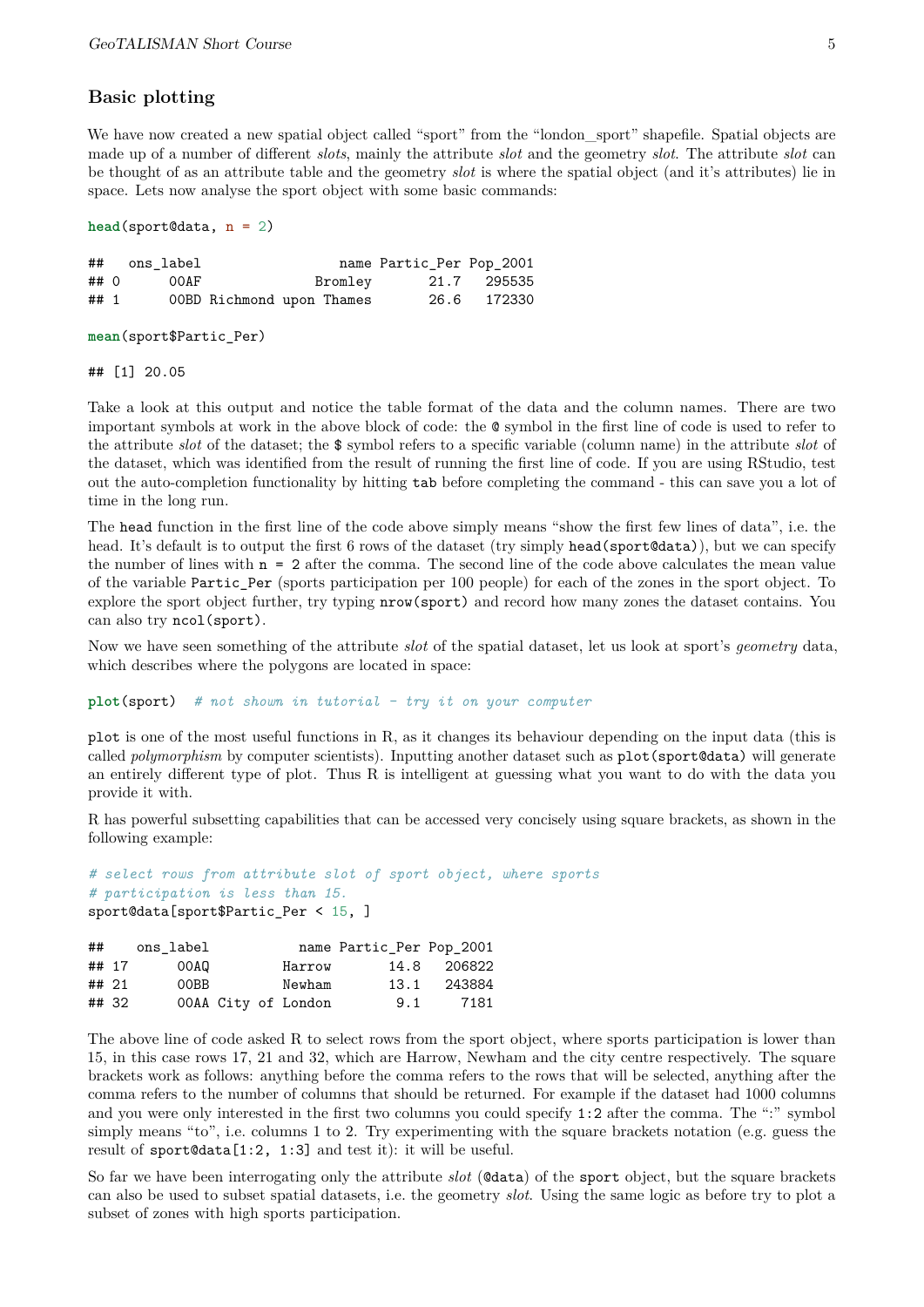*# plot zones from sports object where sports participation is greater than # 25.* **plot**(sport[sport\$Partic\_Per > 25, ]) *# output not shown in tutorial*

This is useful, but it would be great to see these sporty areas in context. To do this, simply use the add = TRUE argument after the initial plot. (add = T would also work, but we like to spell things out in this tutorial for clarity). What does the col argument refer to in the below block - it should be obvious (see figure 2).

#### **plot**(sport) **plot**(sport[sport\$Partic\_Per > 25, ], col = "blue", add = TRUE)



Figure 2: Preliminary plot of London with areas of high sports participation highlighted in blue

Congratulations! You have just interrogated and visualised a spatial dataset: what kind of places have high levels of sports participation? The map tells us. Do not worry for now about the intricacies of how this was achieved: you have learned vital basics of how R works as a language; we will cover this in more detail in subsequent sections.

While we are on the topic of loading data, it is worth pointing out that R can save and load data efficiently into its own data format (.RData). Try save(sport, file = "sport.RData") and see what happens. If you type rm(sport) (which removes the object) and then load("sport.RData") you should see how this works. sport will disappear from the workspace and then reappear.

## **Attribute data**

<span id="page-5-0"></span>All shapefiles have both attribute table and geometry data. These are automatically loaded with readOGR. The loaded attribute data can be treated the same as an R [data frame.](http://www.statmethods.net/input/datatypes.html)

R deliberately hides the geometry of spatial data unless you print the entire object (try typing print(sport)). Let's take a look at the headings of sport, using the following command: names (sport) Remember, the attribute data contained in spatial objects are kept in a 'slot' that can be accessed using the  $@$  symbol: sport@data. This is useful if you do not wish to work with the spatial components of the data at all times.

Type summary(sport) to get some additional information about the sport data object. Spatial objects in R contain much additional information: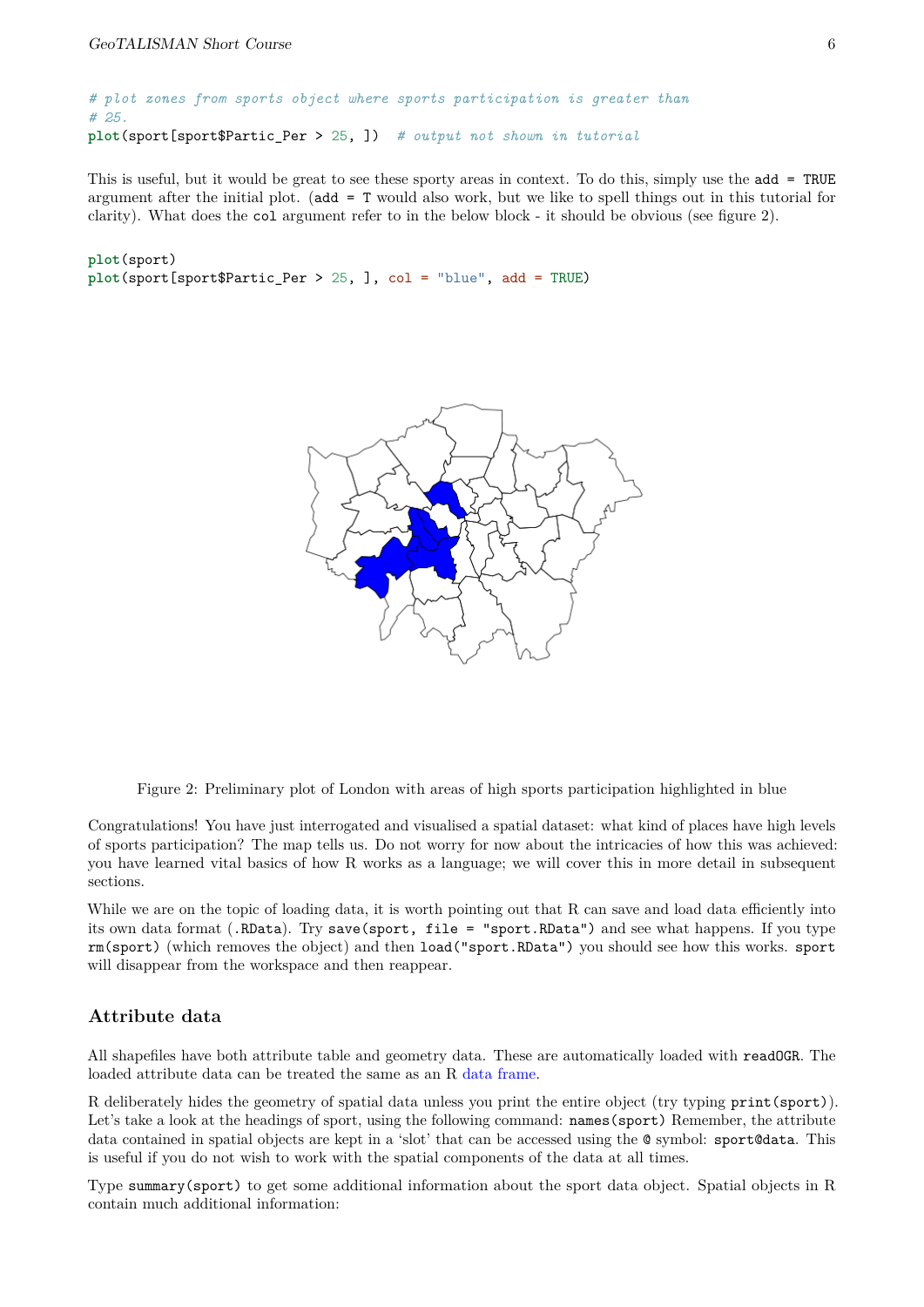```
summary(sport)
## Object of class SpatialPolygonsDataFrame
## Coordinates:
## min max
## x 503571.2 561941.1
## y 155850.8 200932.5
## Is projected: TRUE
## proj4string :
## [+proj=tmerc +lat 0=49 +lon 0=-2 +k=0.9996012717 ....]
```
The above output tells us that sport is a special spatial class, in this case a SpatialPolygonsDataFrame, meaning it is composed of various polygons, each of which has attributes. This is the typical class of data found in administrative zones. The coordinates tell us what the maximum and minimum x and y values are, for plotting. Finally, we are told something of the coordinate reference system with the Is projected and proj4string lines. In this case, we have a projected system, which means it is a Cartesian reference system, relative to some point on the surface of the Earth. We will cover reprojecting data in the next part of the tutorial.

# **Part III: Manipulating spatial data**

<span id="page-6-0"></span>It is all very well being able to load and interrogate spatial data in R, but to compete with modern GIS packages, R must also be able to modify these spatial objects (see ['using R as a GIS'](https://github.com/Pakillo/R-GIS-tutorial)). R has a wide range of very powerful functions for this, many of which reside in additional packages alluded to in the introduction.

This course is introductory so only commonly required data manipulation tasks, *reprojecting* and *joining/clipping* are covered here. We will first look at joining an aspatial dataset to our spatial object using an attribute join. We will then cover spatial joins, whereby data is joined to other dataset based on spatial location.

## **Changing projection**

<span id="page-6-1"></span>First things first, before we start data manipulation we will check the reference system of our spatial datasets. You may have noticed the word proj4string in the summary of the sport object above. This represents the coordinate reference system used in the data. In this file it has been incorrectly specified so we must change it with the following:

```
proj4string(sport) <- CRS("+init=epsg:27700")
```
You will see a warning. This simply states that you are changing the coordinate reference system, not reprojecting the data. R uses epsg codes to refer to different coordinate reference systems. Epsg:27700 is the code for British National Grid. If we wanted to reproject the data into something like WGS84 for latitude and longitude we would use the following code:

```
sport.wgs84 <- spTransform(sport, CRS("+init=epsg:4326"))
```
The above line of code uses the function spTransform, from the **sp** package, to convert the sport object into a new form, with the Coordinate Reference System (CRS) specified as WGS84. The different epsg codes are a bit of hassle to remember but you can search for them at [spatialreference.org.](http://spatialreference.org/)

## **Attribute joins**

<span id="page-6-2"></span>Attribute joins are used to link additional pieces of information to our polygons. in the sport object, for example, we have 5 attribute variables - that can be found by typing names(sport). But what happens when we want to add an additional variable from an external data table? We will use the example of recorded crimes by borough to demonstrate this.

To reaffirm our starting point, let's re-load the "london\_sport" shapefile as a new object and plot it. This is identical to the sport object in the first instance, but we will give it a new name, in case we ever need to re-use sport. We will call this new object lnd, short for London: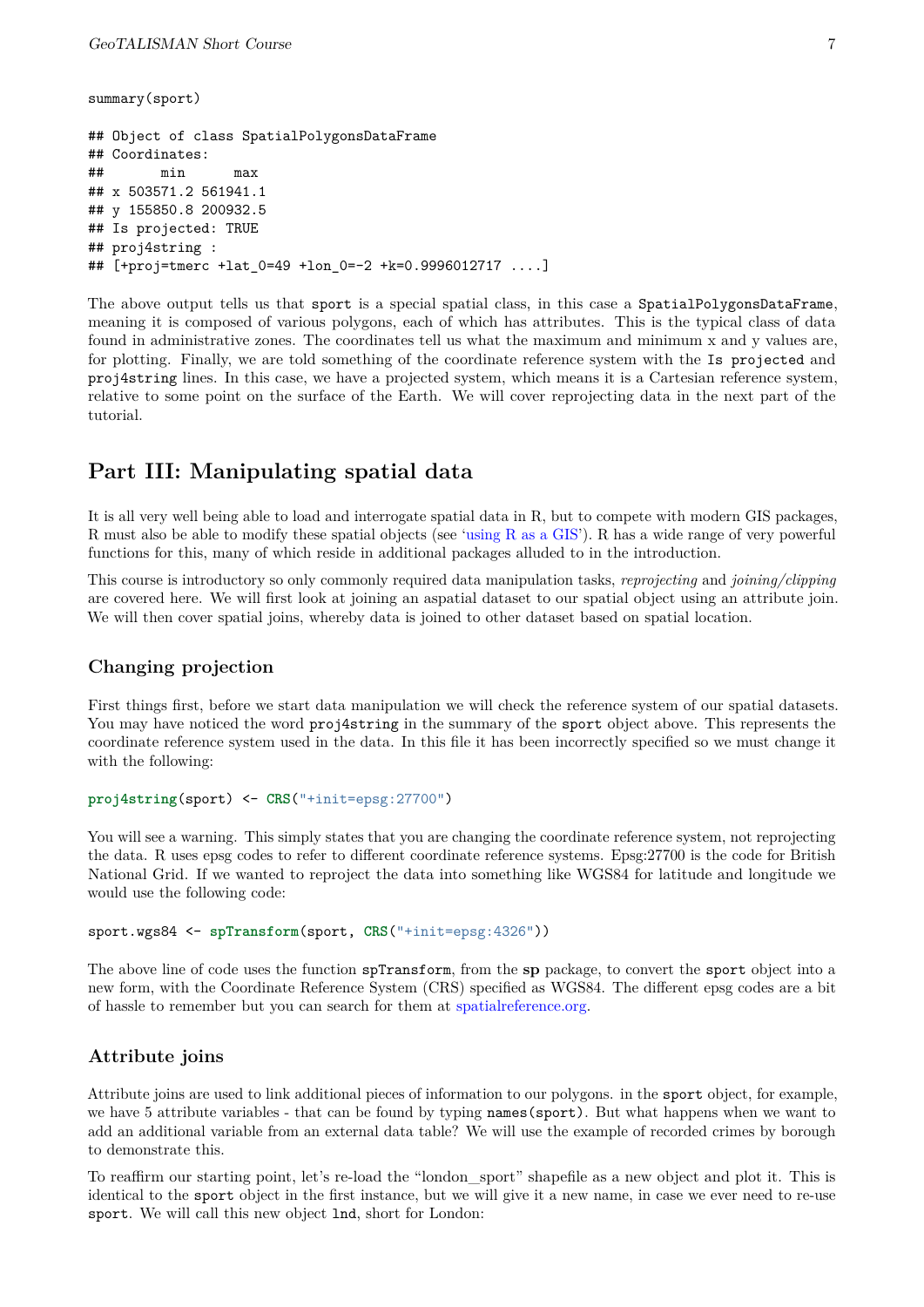**library**(rgdal) *# ensure rgdal is loaded # Create new object called 'lnd' from 'london\_sport' shapefile* lnd <- **readOGR**(dsn = "data", "london\_sport")

## OGR data source with driver: ESRI Shapefile ## Source: "data", layer: "london\_sport" ## with 33 features and 4 fields ## Feature type: wkbPolygon with 2 dimensions

**plot**(lnd) *# plot the lnd object*



Figure 3: Plot of London

**nrow**(lnd) *# return the number of rows*

## [1] 33

The aspatial dataset we are going to join to the lnd object is a dataset on recorded crimes, this dataset currently resides in a comma delimited (.csv) file called "mps-recordedcrime-borough" with each row representing a single reported crime. We are going to use a function called aggregate to pre-process this dataset ready to join to our spatial lnd dataset. First we will create a new object called crimeDat to store this data.

```
# Create new crimeDat object from crime data and gain an understanding of it
crimeDat <- read.csv("data/mps-recordedcrime-borough.csv", fileEncoding = "UCS-2LE")
head(crimeDat) # display first 6 lines of the crimeDat object (not shown)
summary(crimeDat$MajorText) # summarise the column 'MajorText' for the crimeDat object
# Extract 'Theft & Handling' crimes from crimeDat object and save these as
# crimeTheft
crimeTheft <- crimeDat[crimeDat$MajorText == "Theft & Handling", ]
head(crimeTheft, 2) # take a look at the result (replace 2 with 10 to see more rows)
```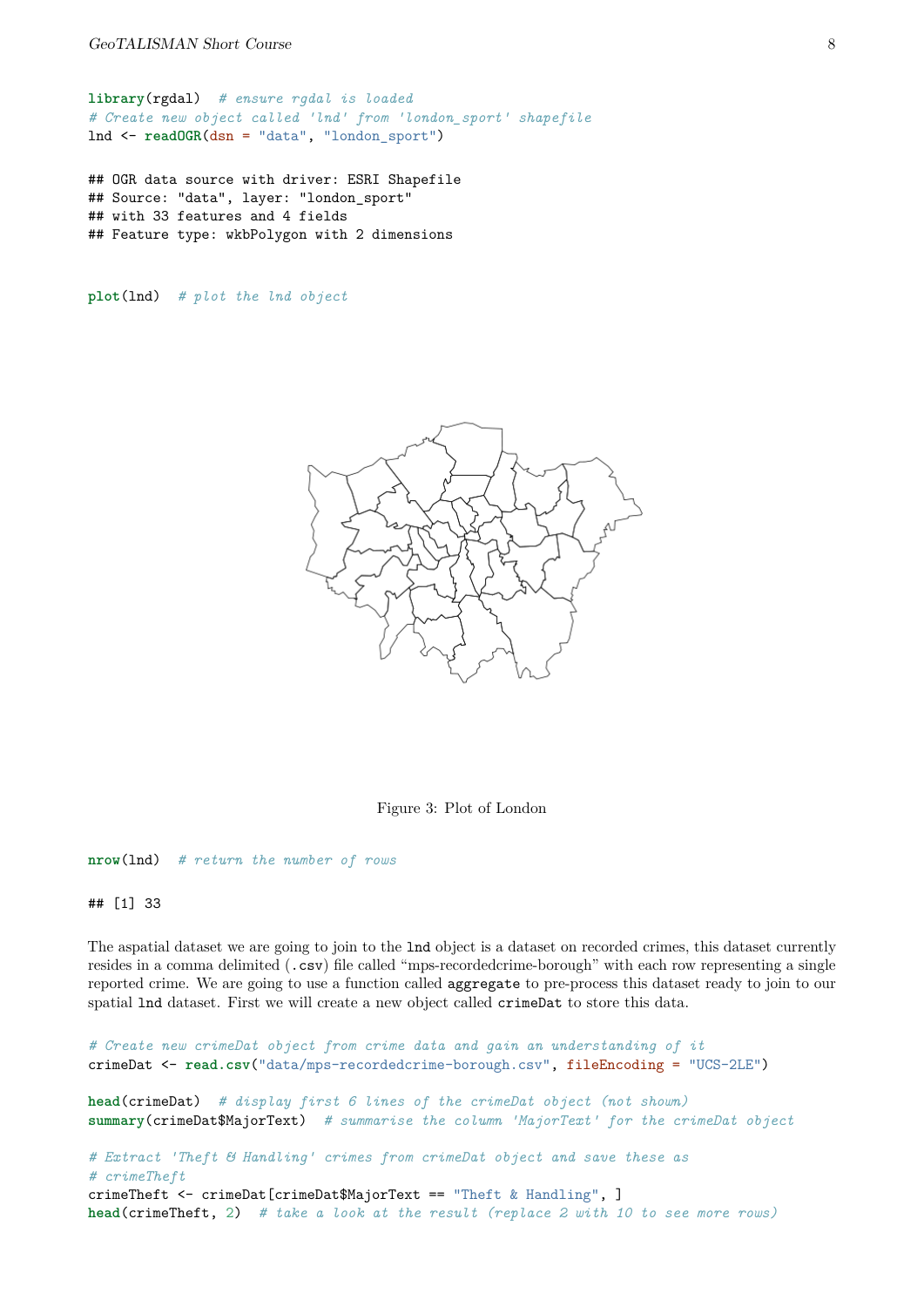```
# Calculate the sum of the crime count for each district and save result as
# a new object
crimeAg <- aggregate(CrimeCount ~ Spatial_DistrictName, FUN = sum, data = crimeTheft)
# Show the first two rows of the aggregated crime data
head(crimeAg, 2)
```
There is a lot going on in the above block of code and you should not expect to understand all of it upon first try: simply typing the commands and thinking briefly about the outputs is all that is needed at this stage to improve your intuitive understanding of R. It is worth pointing out a few things that you may not have seen before that will likely be useful in the future:

- in the first line of code the fileEncoding argument is used. This is rarely necessary, but in this case the file comes in a strange file format. 9 times out of ten you can omit this argument but it's worth knowing about.
- the which function is used to select only those observations that meet a specific condition, in this case all crimes involving "Theft and Handling".
- the ~ symbol means "by": we aggregated the CrimeCount variable by the district name.

Now that we have crime data at the borough level (Spatial\_DistrictName), the challenge is to join it to the lnd object. We will base our join on the Spatial\_DistrictName variable from the crimeAg object and the name variable from the lnd object. It is not always straight forward to join objects based on names as the names do not always match. Let us see which names in the **crimeAg** object match the spatial data object, lnd:

*# Compare the name column in lnd to Spatial\_DistrictName column in crimeAg # to see which rows match.* lnd\$name %in% crimeAg\$Spatial\_DistrictName

*# Return rows which do not match* lnd\$name[!lnd\$name %in% crimeAg\$Spatial\_DistrictName]

## [1] City of London ## 33 Levels: Barking and Dagenham Barnet Bexley Brent Bromley ... Westminster

The first line of code above uses the %in% command to identify which values in lnd\$name are also contained in the names of the crime data. The results indicate that all but one of the borough names matches. The second line of code tells us that it is City of London, row 25, that is named differently in the crime data. Look at the results (not shown here) on your computer.

#### *# Discover the names of the names* **levels**(crimeAg\$Spatial\_DistrictNam)

| ## | [1] "Barking and Dagenham"                              | "Barnet"                 |
|----|---------------------------------------------------------|--------------------------|
|    | ## [3] "Bexley"                                         | "Brent"                  |
|    | ## [5] "Bromley"                                        | "Camden"                 |
|    | ## [7] "Croydon"                                        | "Ealing"                 |
|    | ## [9] "Enfield"                                        | "Greenwich"              |
|    | ## [11] "Hackney"                                       | "Hammersmith and Fulham" |
|    | ## [13] "Haringey"                                      | "Harrow"                 |
|    | ## [15] "Havering"                                      | "Hillingdon"             |
|    | ## [17] "Hounslow"                                      | "Islington"              |
|    | ## [19] "Kensington and Chelsea" "Kingston upon Thames" |                          |
|    | ## [21] "Lambeth"                                       | "Lewisham"               |
|    | ## [23] "Merton"                                        | "Newham"                 |
|    |                                                         |                          |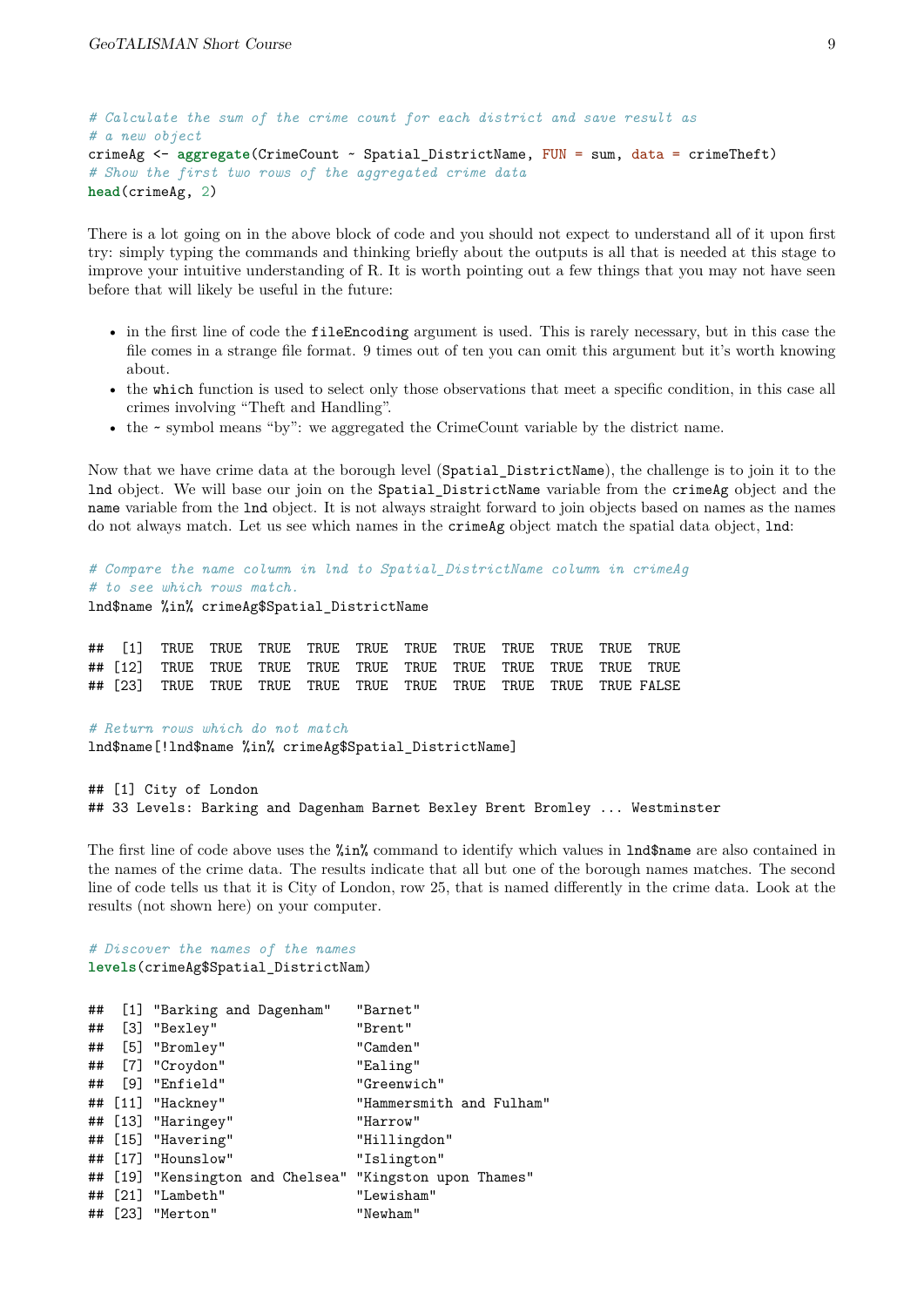|  | ## [25] "NULL"                 | "Redbridge"     |
|--|--------------------------------|-----------------|
|  | ## [27] "Richmond upon Thames" | "Southwark"     |
|  | $\#$ # [29] "Sutton"           | "Tower Hamlets" |
|  | ## [31] "Waltham Forest"       | "Wandsworth"    |
|  | ## [33] "Westminster"          |                 |

*# Rename row 25 in crimeAg to match row 25 in lnd, as suggested results form # above* **levels**(crimeAg\$Spatial\_DistrictName)[25] <- **as.character**(lnd\$name[!lnd\$name %in% crimeAg\$Spatial DistrictName]) lnd\$name %in% crimeAg\$Spatial\_DistrictName *# now all columns match*

## [1] TRUE TRUE TRUE TRUE TRUE TRUE TRUE TRUE TRUE TRUE TRUE TRUE TRUE TRUE ## [15] TRUE TRUE TRUE TRUE TRUE TRUE TRUE TRUE TRUE TRUE TRUE TRUE TRUE TRUE ## [29] TRUE TRUE TRUE TRUE TRUE

The above code block first identified the row with the faulty name and then renamed the level to match the lnd dataset. Note that we could not rename the variable directly, as it is stored as a factor.

We are now ready to join the datasets. It is recommended to use the join function in the **plyr** package but the merge function could equally be used. Note that when we ask for help for a function that is not loaded, nothing happens, indicating we need to load it:

```
help(join) # error flagged
library(plyr)
help(join) # should now be loaded
```
The documentation for join will be displayed if the plyr package is loaded (if not, load or install and load it!). It requires all joining variables to have the same name, so we will rename the variable to make the join work:

```
head(lnd$name)
head(crimeAg$Spatial_DistrictName) # the variables to join
crimeAg <- rename(crimeAg, replace = c(Spatial_DistrictName = "name"))
head(join(lnd@data, crimeAg)) # test it works
## Joining by: name
lnd@data <- join(lnd@data, crimeAg)
```
## Joining by: name

Take a look at the lnd@data object. You should see new variables added, meaning the attribute join was successful.

## **Clipping and spatial joins**

<span id="page-9-0"></span>In addition to joining by zone name, it is also possible to do [spatial joins](http://help.arcgis.com/en/arcgisdesktop/10.0/help/index.html#//00080000000q000000) in R. There are three main varieties: many-to-one, where the values of many intersecting objects contribute to a new variable in the main table, one-to-many, or one-to-one. Because boroughs in London are quite large, we will conduct a many-to-one spatial join. We will be using transport infrastructure points such as tube stations and roundabouts as the spatial data to join, with the aim of finding out which and how many are found in each London borough.

```
library(rgdal)
# create new stations object using the 'lnd-stns' shapefile.
stations <- readOGR(dsn = "data", layer = "lnd-stns")
proj4string(stations) # this is the full geographical detail.
proj4string(lnd)
```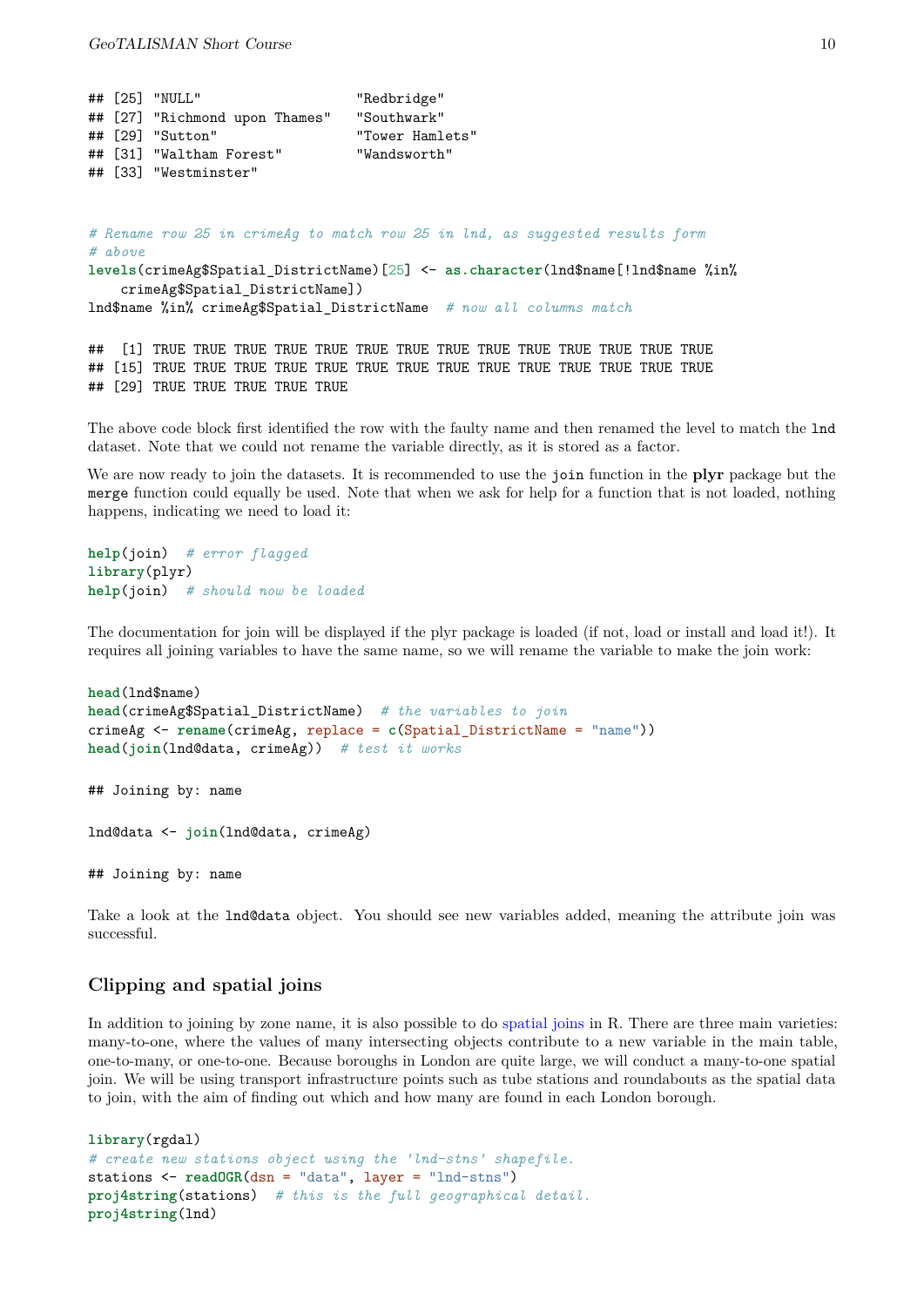```
# return the bounding box of the stations object
bbox(stations)
# return the bounding box of the lnd object
bbox(lnd)
```
The above code loads the data correctly, but also shows that there are problems with it: the Coordinate Reference System (CRS) of stations differs from that of our lnd object. OSGB 1936 (or [EPSG 27700\)](http://spatialreference.org/ref/epsg/27700/) is the official CRS for the UK, so we will convert the dataset to this:

```
# Create new stations27700 object which the stations object reprojected into
# OSGB36
stations27700 <- spTransform(stations, CRSobj = CRS(proj4string(lnd)))
stations <- stations27700 # overwrite the stations object with stations27700
rm(stations27700) # remove the stations27700 object to clear up
plot(lnd) # plot London for context (see figure 4 below)
points(stations) # overlay the station points on the previous plot (shown in figure 4)
```


Figure 4: Sampling and plotting stations

Now we can clearly see that the stations points overlay the boroughs. The problem is that the stations dataset is far more extensive than the London borough dataset; so we will take a spatially determined subset of the stations object so that they all fit within the lnd extent. This is *clipping*.

Two functions can be used to clip the stations dataset so that only those falling within London boroughs are retained: sp::over, and rgeos::gIntersects (the word preceding the :: symbol refers to the package which the function is from). Use ? followed by the function to get help on each. Whether gIntersects of over is needed depends on the spatial data classes being compared (Bivand et al. 2013).

In this tutorial we will use the over function as it is easiest to use. In fact, it can be called just by using square brackets:

```
stations <- stations[lnd, ]
plot(stations) # test the clip succeeded (see figure 5)
```
The above line of code says: "output all stations within the lnd object bounds". This is an incredibly concise way of clipping and has the added advantage of being consistent with R's syntax for non-spatial clipping. To prove it worked, only stations within the London boroughs appear in the plot.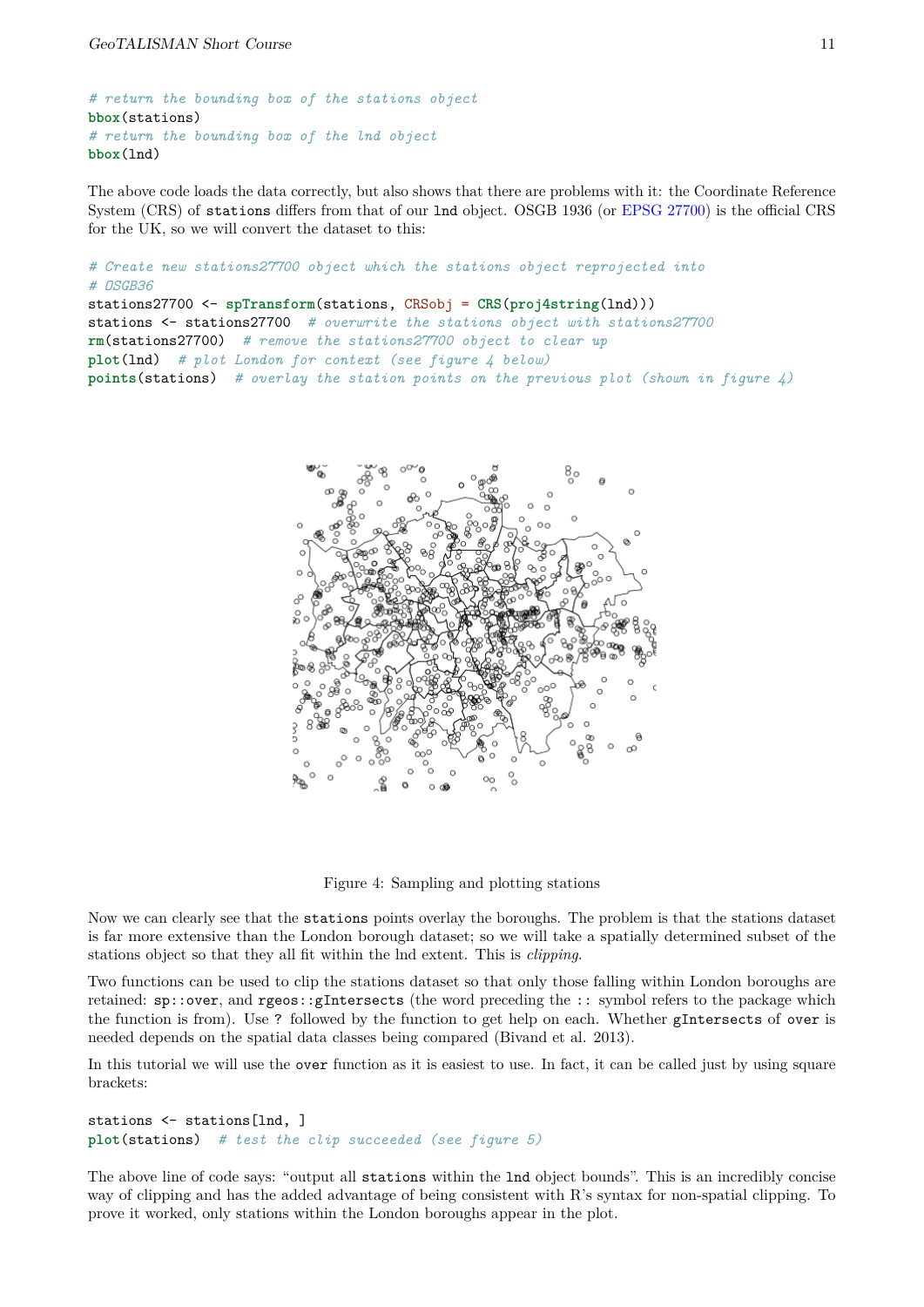

Figure 5: The clipped stations dataset

gIntersects can achieve the same result, but with more lines of code (see [www.rpubs.com/RobinLovelace](http://www.rpubs.com/RobinLovelace/11796) for more on this) . It may seem confusing that two different functions can be used to generate the same result. However, this is a common issue in R; the question is finding the most appropriate solution.

In its less concise form (without use of square brackets), over takes two main input arguments: the target layer (the layer to be altered) and the source layer by which the target layer is to be clipped. The output of over is a data frame of the same dimensions as the original dataset (in this case stations), except that the points which fall outside the zone of interest are set to a value of NA ("no answer"). We can use this to make a subset of the original polygons, remembering the square bracket notation described in the first section. We create a new object, sel (short for "selection"), containing the indices of all relevant polygons:

```
sel <- over(stations, lnd)
stations <- stations[!is.na(sel[, 1]), ]
```
Typing summary(sel) should provide insight into how this worked: it is a dataframe with 1801 NA values, representing zones outside of the London polygon. Note that the preceding two lines of code is equivalent to the single line of code, stations  $\leq$  stations [lnd, ]. The next section demonstrates spatial aggregation, a more advanced version of spatial subsetting.

#### **Spatial aggregation**

<span id="page-11-0"></span>As with R's very terse code for spatial subsetting, the base function aggregate (which provides summaries of variables based on some grouping variable) also behaves differently when the inputs are spatial objects.

```
stations.c <- aggregate(x = stations["CODE"], by = lnd, FUN = length)
head(stations.c@data)
```
## CODE ## 0 48 ## 1 22 ## 2 43 ## 3 18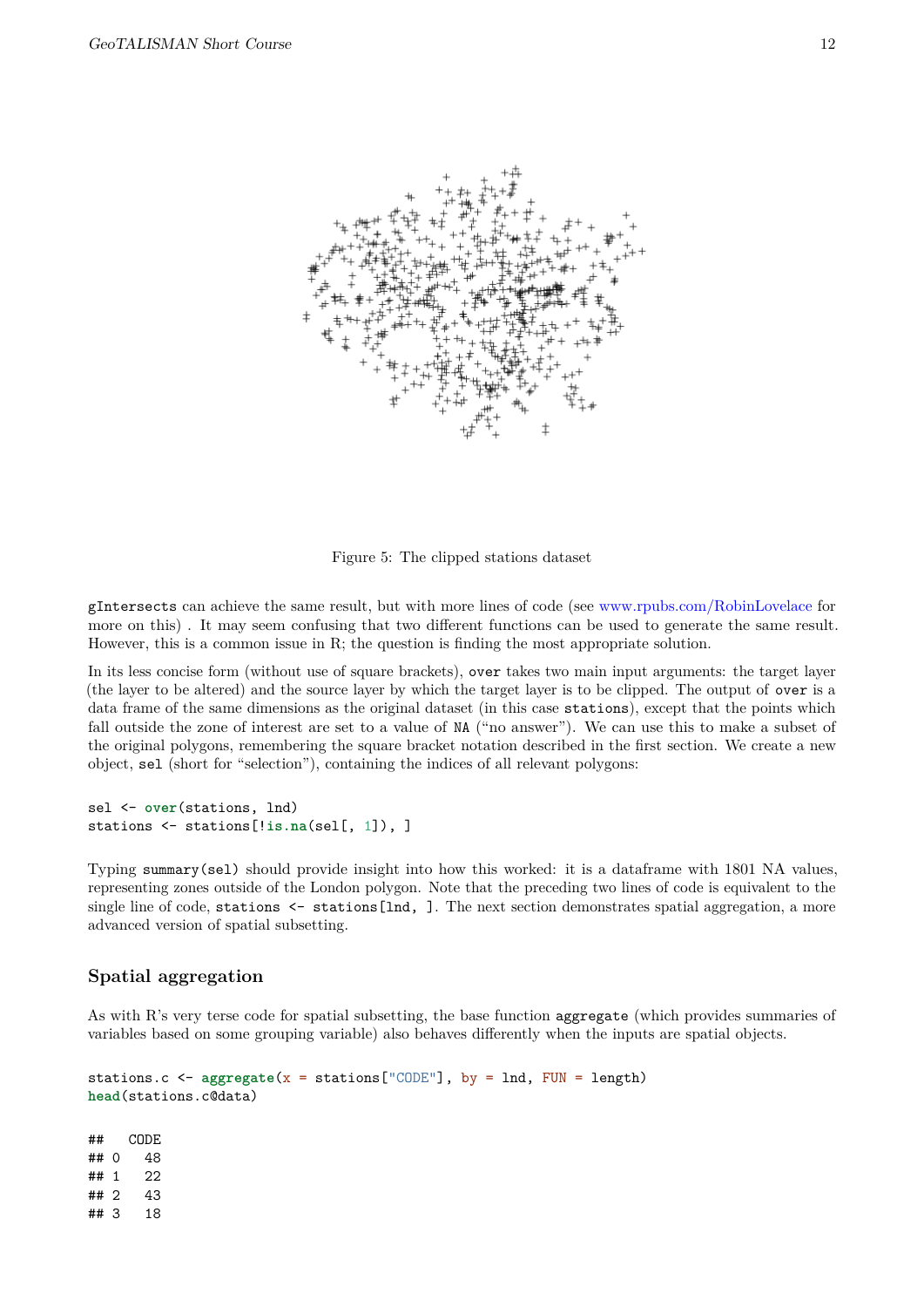## 4 12 ## 5 13

The above code performs a number of steps in just one line:

- aggregate identifies which lnd polygon (borough) each station is located in and groups them accordingly. The use of the syntax stations["CODE"] tells R that we are interested in the spatial data from stations and its CODE variable (any variable could have been used here as we are merely counting how many points exist).
- It counts the number of stations points in each borough, using the function length.
- A new spatial object is created, with the same geometry as lnd, and assigned the name stations.c, the count of stations.

It may seem confusing that the result of the aggregated function is a new shape, not a list of numbers - this is because values are assigned to the elements within the lnd object. To extract the raw count data, one could enter stations.c\$CODE. This variable could be added to the original lnd object as a new field, as follows:

lnd\$NPoints <- stations.c\$CODE

As shown below, the spatial implementation of aggregate can provide summary statistics of variables, as well as simple counts. In this case we take the variable NUMBER and find its mean value for the stations in each ward.

stations.m <- **aggregate**(stations[**c**("NUMBER")], by = lnd, FUN = mean)

For an optional advanced task, let us analyse and plot the result.

```
q <- cut(stations.m$NUMBER, breaks = c(quantile(stations.m$NUMBER)), include.lowest = T)
summary(q)
```

```
## [1.82e+04,1.94e+04] (1.94e+04,1.99e+04] (1.99e+04,2.05e+04]
## 9 8 8
## (2.05e+04,2.1e+04]
## 8
clr <- as.character(factor(q, labels = paste0("grey", seq(20, 80, 20))))
plot(stations.m, col = clr) # plot (not shown in printed tutorial)
legend(legend = paste0("q", 1:4), fill = paste0("grey", seq(20, 80, 20)), "topright")
```
areas <- **sapply**(stations.m@polygons, function(x) x@area)

This results in a simple choropleth map and a new vector containing the area of each borough (the basis for figure 6). As an additional step, try comparing the mean area of each borough with the mean value of stations points within it: plot(stations.m\$NUMBER, areas).

*Adding different symbols for tube stations and train stations*

Imagine that we want to now display all tube and train stations on top of the previously created choropleth map. How would we do this? The shape of points in R is determined by the pch argument, as demonstrated by the result of entering the following code:  $plot(1:10, pch=1:10)$ . To apply this knowledge to our map, we could add the following code to the chunk added above (see figure 6):

```
levels(stations$LEGEND) # we want A roads and rapit transit stations (RTS)
sel <- grepl("A Road|Rapid", stations$LEGEND)
sym <- as.integer(stations$LEGEND[sel])
points(stations[sel, ], pch = sym)
legend(legend = c("A Road", "RTS"), "bottomright", pch = unique(sym))
```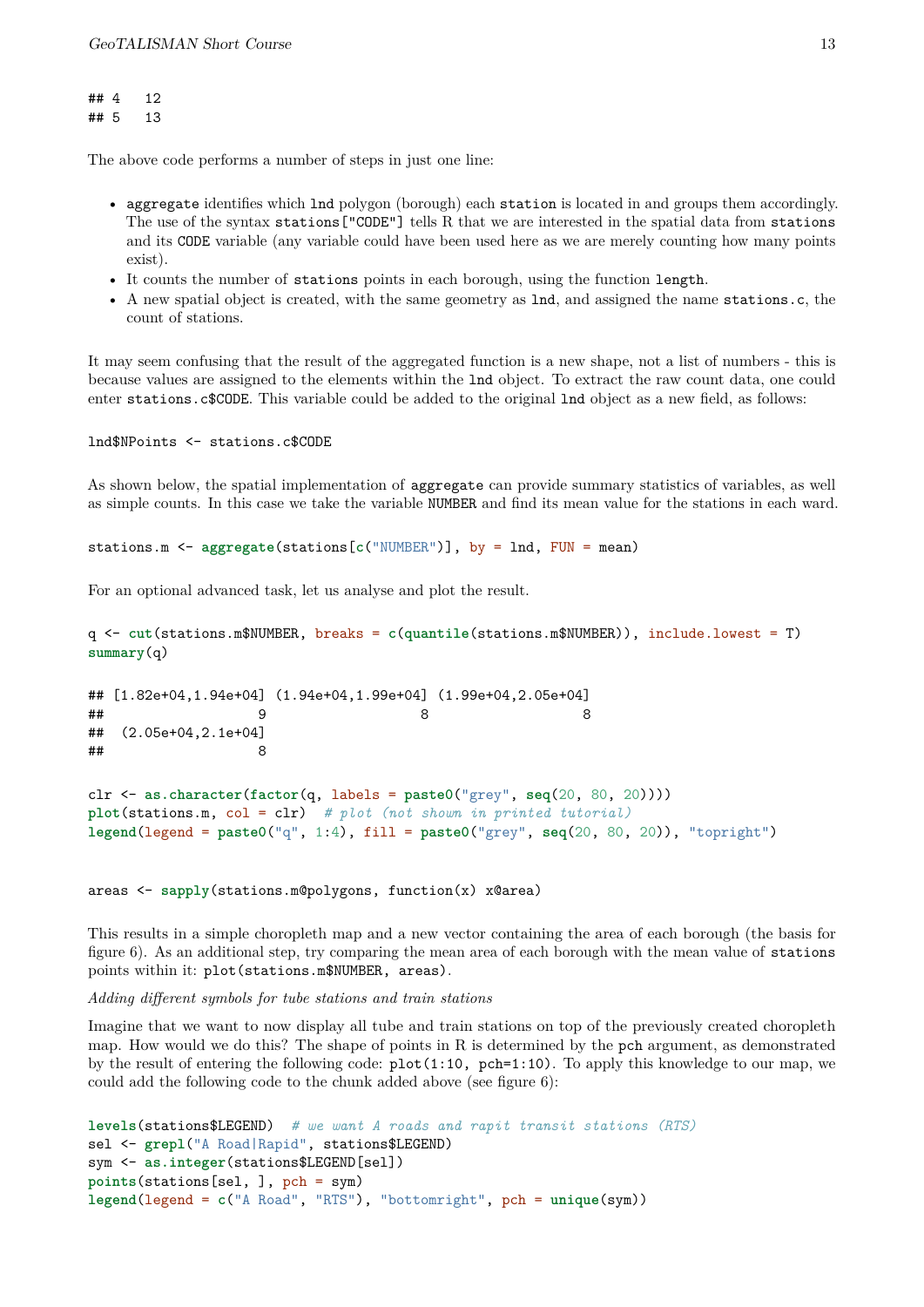

Figure 6: Choropleth map of mean values of stations in each borough, fig.

```
## [1] "Railway Station"
## [2] "Rapid Transit Station"
## [3] "Roundabout, A Road Dual Carriageway"
## [4] "Roundabout, A Road Single Carriageway"
## [5] "Roundabout, B Road Dual Carriageway"
## [6] "Roundabout, B Road Single Carriageway"
## [7] "Roundabout, Minor Road over 4 metres wide"
## [8] "Roundabout, Primary Route Dual Carriageway"
## [9] "Roundabout, Primary Route Single C'way"
```
In the above block of code, we first identified which types of transport points are present in the map with levels (this command only works on factor data, and tells us the unique names of the factors that the vector can hold). Next we select a subset of stations using a new command, grepl, to determine which points we want to plot. Note that grepl's first argument is a text string (hence the quote marks) and that the second is a factor (try typing class(stations\$LEGEND) to test this). grepl uses *regular expressions* to match whether each element in a vector of text or factor names match the text pattern we want. In this case, because we are only interested in roundabouts that are A roads and Rapid Transit systems (RTS). Note the use of the vertical separator | to indicate that we want to match LEGEND names that contain either "A Road" *or* "Rapid". Based on the positive matches (saved as sel, a vector of TRUE and FALSE values), we subset the stations. Finally we plot these as points, using the integer of their name to decide the symbol and add a legend. (See the documentation of ?legend for detail on the complexities of legend creation in R's base graphics.)

This may seem a frustrating and un-intuitive way of altering map graphics compared with something like QGIS. That's because it is! It may not worth pulling too much hair out over R's base graphics because there is another option. Please skip to Section IV if you're itching to see this more intuitive alternative.

## **Optional advanced task: aggregation with gIntersects**

<span id="page-13-0"></span>As with clipping, we can also do spatial aggregation with the rgeos package. In some ways, this method makes explicit the steps taken in aggregate 'under the hood'. The code is quite involved and intimidating, so feel free to skip this stage. Working through and thinking about it this alternative method may, however, yield dividends if you intend to perform more sophisticated spatial analysis in R.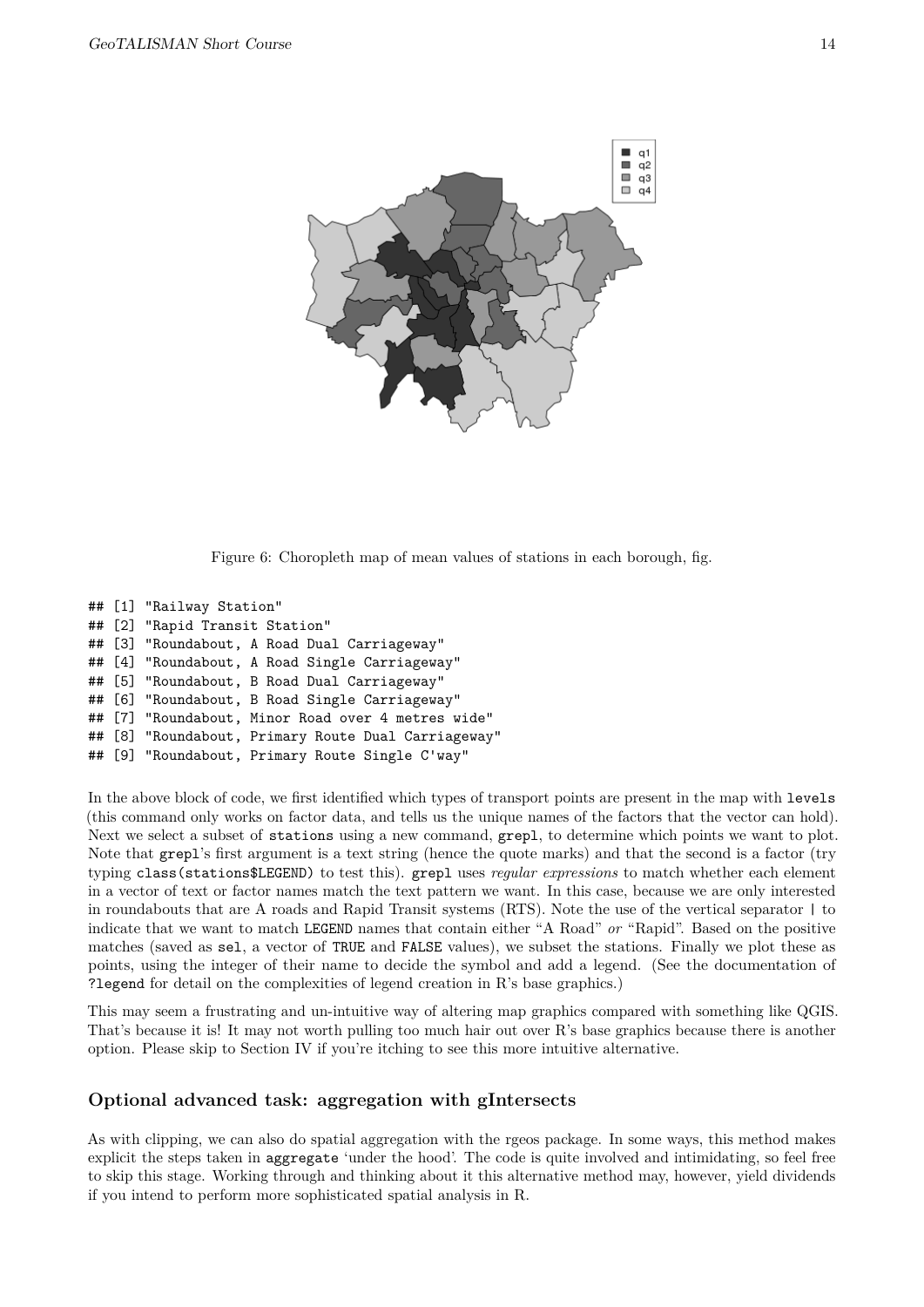

Figure 7: Symbol levels for train station types in London

#### **library**(rgeos)

```
## rgeos version: 0.3-2, (SVN revision 413M)
## GEOS runtime version: 3.3.9-CAPI-1.7.9
## Polygon checking: TRUE
int <- gIntersects(stations, lnd, byid = TRUE) # re-run the intersection query
head(apply(int, MARGIN = 2, FUN = which))
b.indexes <- which(int, arr.ind = TRUE)
summary(b.indexes)
b.names <- lnd$name[b.indexes[, 1]]
b.count <- aggregate(b.indexes ~ b.names, FUN = length)
head(b.count)
```
The above code first extracts the index of the row (borough) for which the corresponding column is true and then converts this into names. The final object created, b.count contains the number of station points in each zone. According to this, Barking and Dagenham should contain 12 station points. It is important to check the output makes sense at every stage with R, so let's check to see this is indeed the case with a quick plot:

```
plot(lnd[grepl("Barking", lnd$name), ])
points(stations)
```
Now the fun part: count the points in the polygon and report back how many there are!

We have now seen how to load, join and clip data. The second half of this tutorial is concerned with *visualisation* of the results. For this, we will use ggplot2 and begin by looking at how it handles non-spatial data.

# **Part IV: Map making with ggplot2**

<span id="page-14-0"></span>This third part introduces a slightly different method of creating plots in R using the [ggplot2 package,](http://ggplot2.org/) and explains how it can make maps. The package is an implementation of the Grammar of Graphics (Wilkinson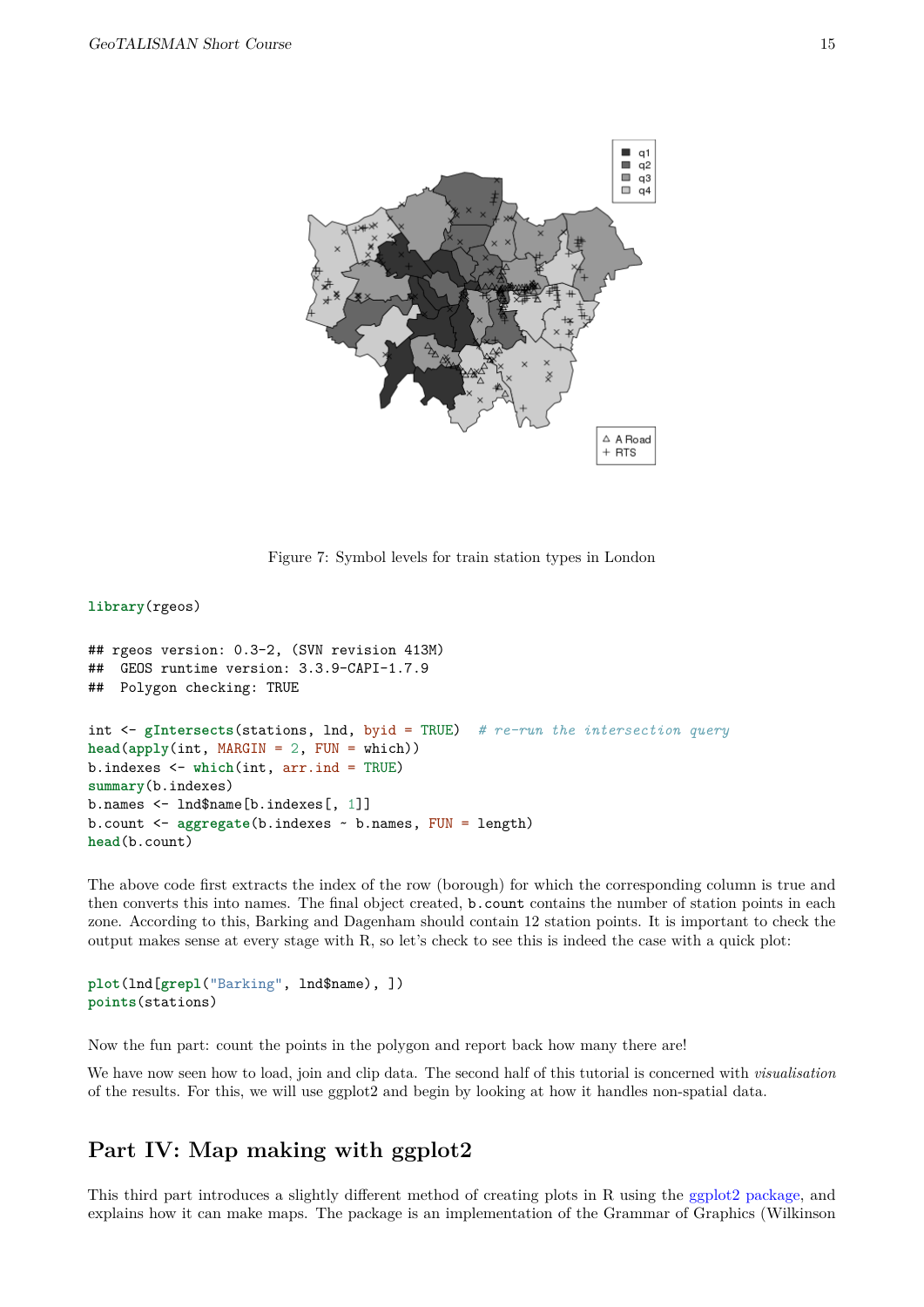



Figure 8: Transport points in Barking and Dagenham

2005) - a general scheme for data visualisation that breaks up graphs into semantic components such as scales and layers. ggplot2 can serve as a replacement for the base graphics in R (the functions you have been plotting with today) and contains a number of default options that match good visualisation practice.

The maps we produce will not be that meaningful - the focus here is on sound visualisation with R and not sound analysis (obviously the value of the former diminished in the absence of the latter!) Whilst the instructions are step by step you are encouraged to deviate from them (trying different colours for example) to get a better understanding of what we are doing.

**ggplot2** is one of the best documented packages in R. The full documentation for it can be found online and it is recommended you test out the examples on your own machines and play with them: http://docs.ggplot2.org/current/ .

Good examples of graphs can also be found on the website [cookbook-r.com.](http://www.cookbook-r.com/Graphs/)

Load the package:

#### **library**(ggplot2)

It is worth noting that the basic plot() function requires no data preparation but additional effort in colour selection/adding the map key etc.  $qplot()$  and  $qgplot()$  (from the ggplot2 package) require some additional steps to format the spatial data but select colours and add keys etc. automatically. More on this later.

As a first attempt with ggplot2 we can create a scatter plot with the attribute data in the 'sport' object created above. Type:

#### p <- **ggplot**(sport@data, **aes**(Partic\_Per, Pop\_2001))

What you have just done is set up a ggplot object where you say where you want the input data to come from. sport@data is actually a data frame contained within the wider spatial object sport (the @ enables you to access the attribute table of the sport shapefile). The characters inside the aes argument refer to the parts of that data frame you wish to use (the variables Partic\_Per and Pop\_2001). This has to happen within the brackets of aes(), which means, roughly speaking 'aesthetics that vary'.

If you just type p and hit enter you get the error No layers in plot. This is because you have not told ggplot what you want to do with the data. We do this by adding so-called "geoms", in this case geom\_point().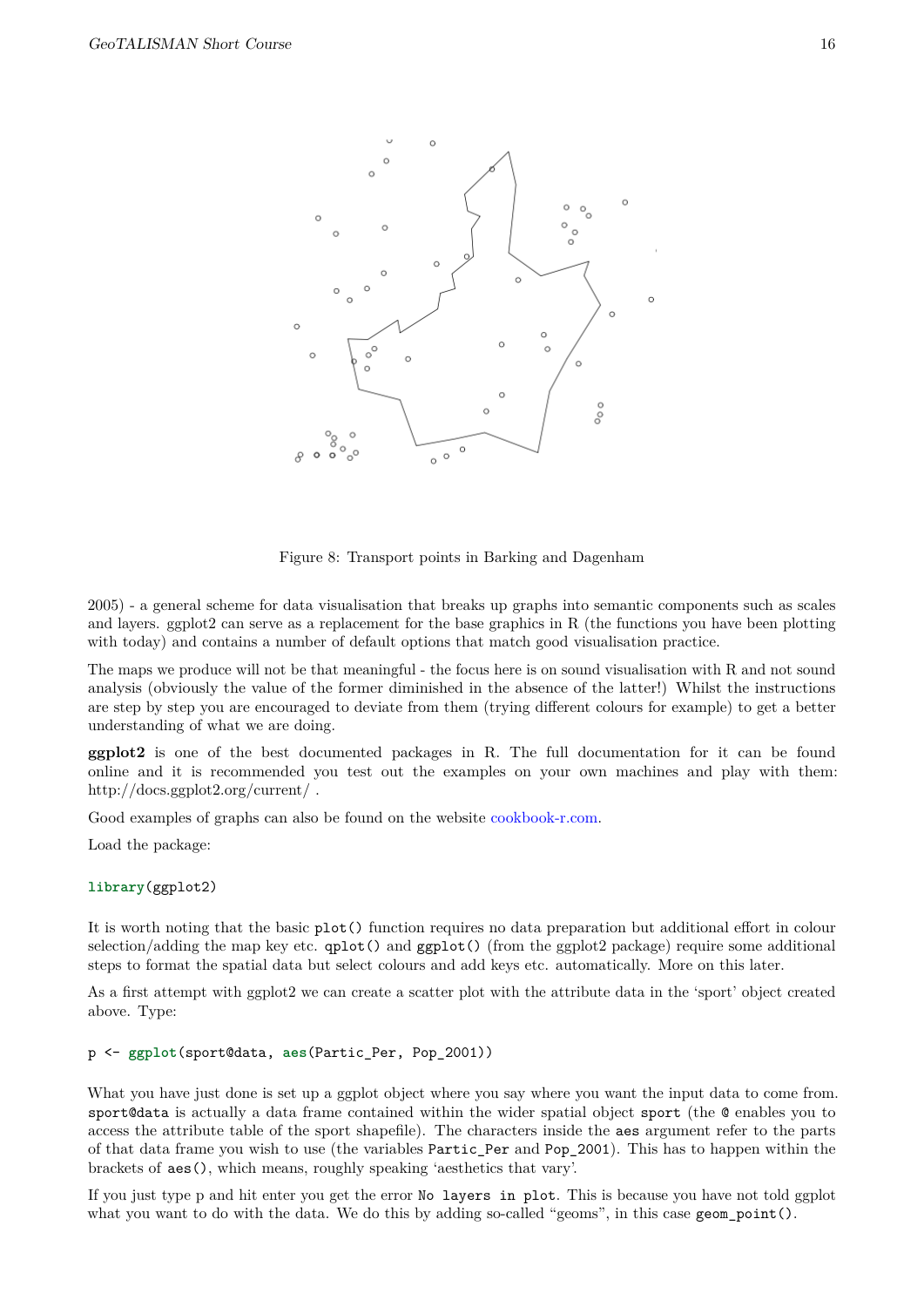#### p + **geom\_point**()



Figure 9: A simple ggplot

Within the brackets you can alter the nature of the points. Try something like  $p + \text{geom point}(\text{colour} =$ "red", size=2) and experiment.

If you want to scale the points by borough population and colour them by sports participation this is also fairly easy by adding another aes() argument.

p + **geom\_point**(**aes**(colour = Partic\_Per, size = Pop\_2001))

The real power of ggplot2 lies in its ability to add layers to a plot. In this case we can add text to the plot.

```
p + geom_point(aes(colour = Partic_Per, size = Pop_2001)) + geom_text(size = 2,
    aes(label = name))
```
This idea of layers (or geoms) is quite different from the standard plot functions in R, but you will find that each of the functions does a lot of clever stuff to make plotting much easier (see the documentation for a full list).

The following steps will create a map to show the percentage of the population in each London Borough who regularly participate in sports activities.

## **"Fortifying" spatial objects for ggplot2 maps**

<span id="page-16-0"></span>To get the shapefiles into a format that can be plotted we have to use the fortify() function. Spatial objects in R have a number of slots containing the various items of data (polygon geometry, projection, attribute information) associated with a shapefile. Slots can be thought of as shelves within the data object that contain the different attributes. The "polygons" slot contains the geometry of the polygons in the form of the XY coordinates used to draw the polygon outline. The generic plot function can work out what to do with these, ggplot2 cannot. We therefore need to extract them as a data frame. The fortify function was written specifically for this purpose. For this to work, either **maptools** or **rgeos** packages must be installed.

sport.f <- **fortify**(sport, region = "ons\_label") *# you may need to load maptools*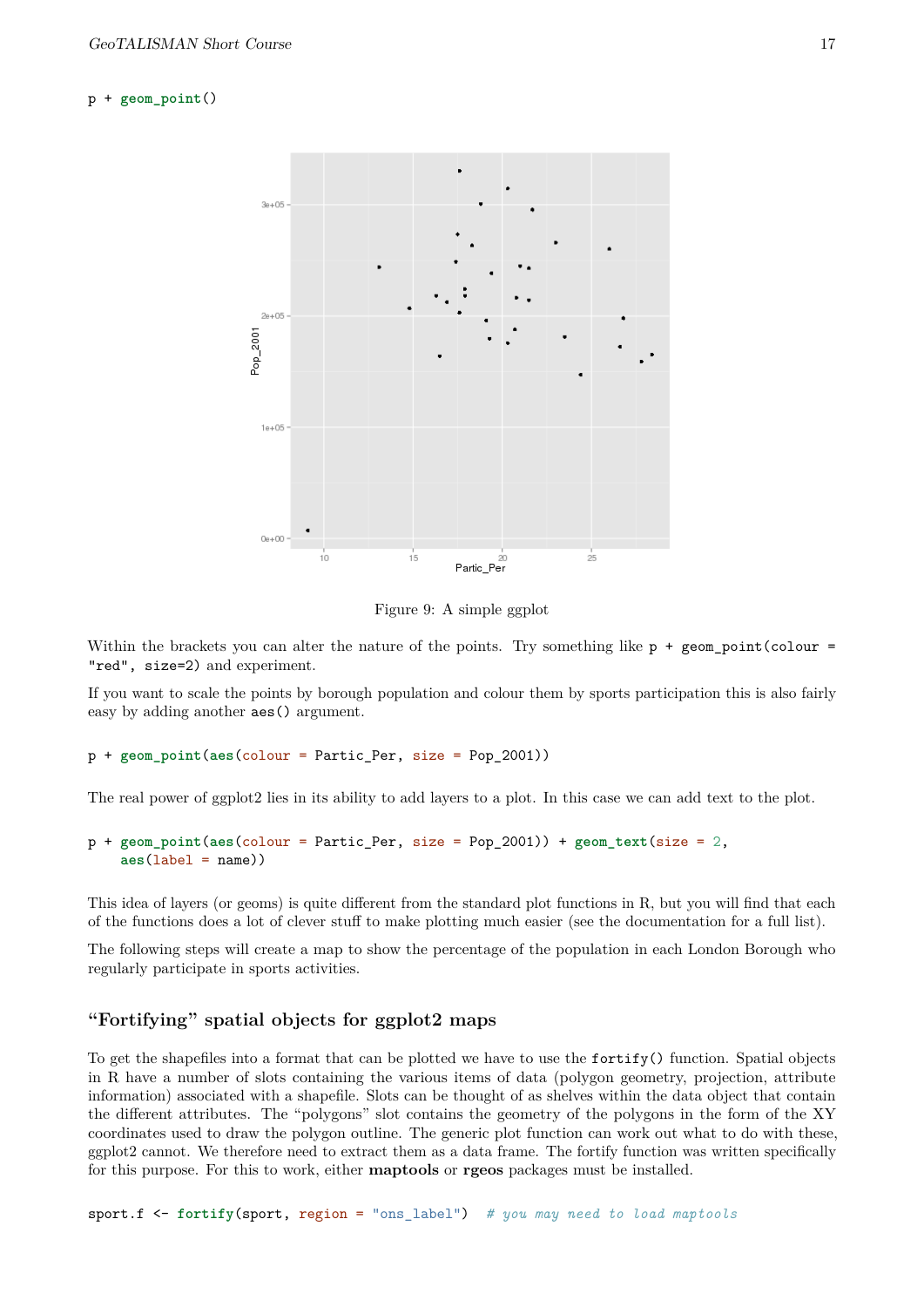

Figure 10: ggplot for text

This step has lost the attribute information associated with the sport object. We can add it back using the merge function (this performs a data join). To find out how this function works look at the output of typing ?merge.

sport.f <- **merge**(sport.f, sport@data, by.x = "id", by.y = "ons\_label")

Take a look at the sport. f object to see its contents. You should see a large data frame containing the latitude and longitude (they are actually Easting and Northing as the data are in British National Grid format) coordinates alongside the attribute information associated with each London Borough. If you type print(sport.f) you will see just how many coordinate pairs are required! To keep the output to a minimum, take a peek at the object using just the head command:

```
head(sport.f[, 1:8])
```
## id long lat order hole piece group name ## 1 00AA 531027 181611 1 FALSE 1 00AA.1 City of London ## 2 00AA 531555 181659 2 FALSE 1 00AA.1 City of London ## 3 00AA 532136 182198 3 FALSE 1 00AA.1 City of London ## 4 00AA 532946 181895 4 FALSE 1 00AA.1 City of London ## 5 00AA 533411 182038 5 FALSE 1 00AA.1 City of London ## 6 00AA 533843 180794 6 FALSE 1 00AA.1 City of London

It is now straightforward to produce a map using all the built in tools (such as setting the breaks in the data) that ggplot2 has to offer.  $coord$ -equal() is the equivalent of asp=T in regular plots with R:

```
Map <- ggplot(sport.f, aes(long, lat, group = group, fill = Partic_Per)) + geom_polygon() +
    coord_equal() + labs(x = "Easting (m)", y = "Northing (m)", fill = "% Sport Partic.") +
    ggtitle("London Sports Participation")
```
Now, just typing Map should result in your first ggplot-made map of London! There is a lot going on in the code above, so think about it line by line: what have each of the elements of code above been designed to do? Also note how the aes() components can be combined into one set of brackets after ggplot, that has relevance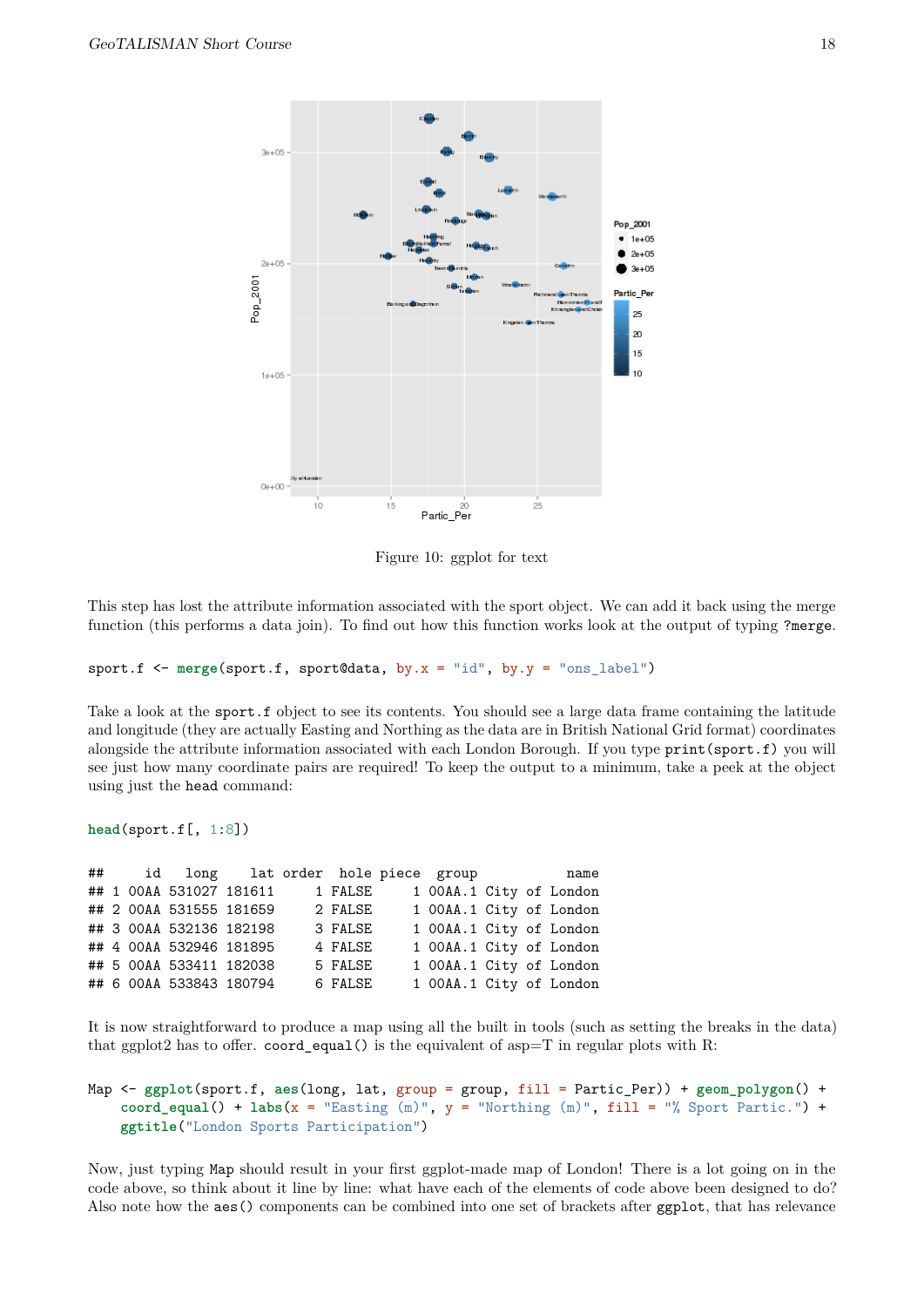for all layers, rather than being broken into separate parts as we did above. The different plot functions still know what to do with these. The group=group points ggplot to the group column added by fortify() and it identifies the groups of coordinates that pertain to individual polygons (in this case London Boroughs).

The default colours are really nice but we may wish to produce the map in black and white, which should produce a map like that shown below (and try changing the colors):

```
Map + scale_fill_gradient(low = "white", high = "black")
```


Figure 11: Greyscale map

Saving plot images is also easy. You just need to use ggsave after each plot, e.g. ggsave("my\_map.pdf") will save the map as a pdf, with default settings. For a larger map, you could try the following:

**ggsave**("my\_large\_plot.png", scale = 3, dpi = 400)

### **Adding base maps to ggplot2 with ggmap**

<span id="page-18-0"></span>[ggmap](http://journal.r-project.org/archive/2013-1/kahle-wickham.pdf) is a package that uses the ggplot2 syntax as a template to create maps with image tiles taken from map servers such as Google and [OpenStreetMap:](http://www.openstreetmap.org/)

**library**(ggmap) *# you may have to use install.packages to install it first*

The sport object loaded previously is in British National Grid but the ggmap image tiles are in WGS84. We therefore need to use the sport.wgs84 object created in the reprojection operation earlier.

The first job is to calculate the bounding box (bb for short) of the sport.wgs84 object to identify the geographic extent of the image tiles that we need.

```
b <- bbox(sport.wgs84)
b[1, ] <- (b[1, ] - mean(b[1, ])) * 1.05 + mean(b[1, ])
b[2, ] <- (b[2, ] - mean(b[2, ])) * 1.05 + mean(b[2, ])
# scale longitude and latitude (increase bb by 5% for plot) replace 1.05
# with 1.xx for an xx% increase in the plot size
```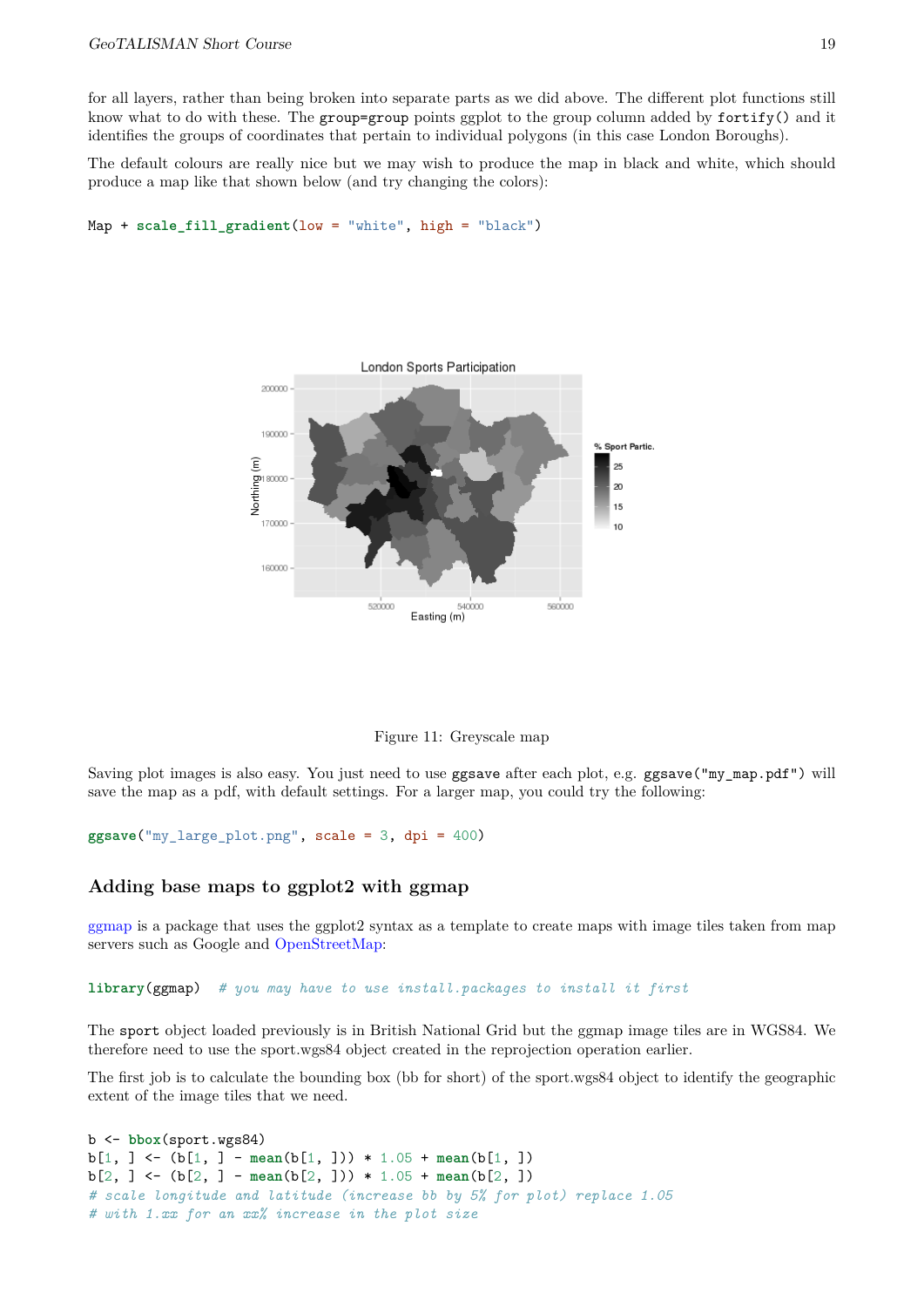This is then fed into the get\_map function as the location parameter. The syntax below contains 2 functions. **ggmap** is required to produce the plot and provides the base map data.

```
lnd.b1 <- ggmap(get_map(location = b))
```
## Warning: bounding box given to google - spatial extent only approximate.

In much the same way as we did above we can then layer the plot with different geoms.

First fortify the sport.wgs84 object and then merge with the required attribute data (we already did this step to create the sport.f object).

```
sport.wgs84.f <- fortify(sport.wgs84, region = "ons_label")
sport.wgs84.f <- merge(sport.wgs84.f, sport.wgs84@data, by.x = "id", by.y = "ons_label")
```
We can now overlay this on our base map.

```
lnd.b1 + geom_polygon(data = sport.wgs84.f, aes(x = long, y = lat, group = group,
    fill = Partic_Per, alpha = 0.5)
```
The code above contains a lot of parameters. Use the ggplot2 help pages to find out what they are. The resulting map looks okay, but it would be improved with a simpler base map in black and white. A design firm called stamen provide the tiles we need and they can be brought into the plot with the get\_map function:

```
lnd.b2 <- ggmap(get_map(location = b, source = "stamen", maptype = "toner",
    crop = TRUE))
```
We can then produce the plot as before:

```
lnd.b2 + geom_polygon(data = sport.wgs84.f, aes(x = long, y = lat, group = group,
    fill = Partic Per), alpha = 0.5)
```
Finally, to increase the detail of the base map, we can use get\_map's zoom argument (result not shown)

```
lnd.b3 <- ggmap(get_map(location = b, source = "stamen", maptype = "toner",
    crop = TRUE, zoom = 11)lnd.b3 + geom_polygon(data = sport.wgs84.f, aes(x = long, y = lat, group = group,
    fill = Partic_Per, alpha = 0.5)
```
**Advanced Task: Faceting for Maps**

```
library(reshape2) # this may not be installed.
# If not install it, or skip the next two steps
```
Load the data - this shows historic population values between 1801 and 2001 for London, again from the London data store.

london.data <- **read.csv**("data/census-historic-population-borough.csv")

"Melt" the data so that the columns become rows.

london.data.melt <- **melt**(london.data, id = **c**("Area.Code", "Area.Name"))

Merge the population data with the London borough geometry contained within our sport.f object.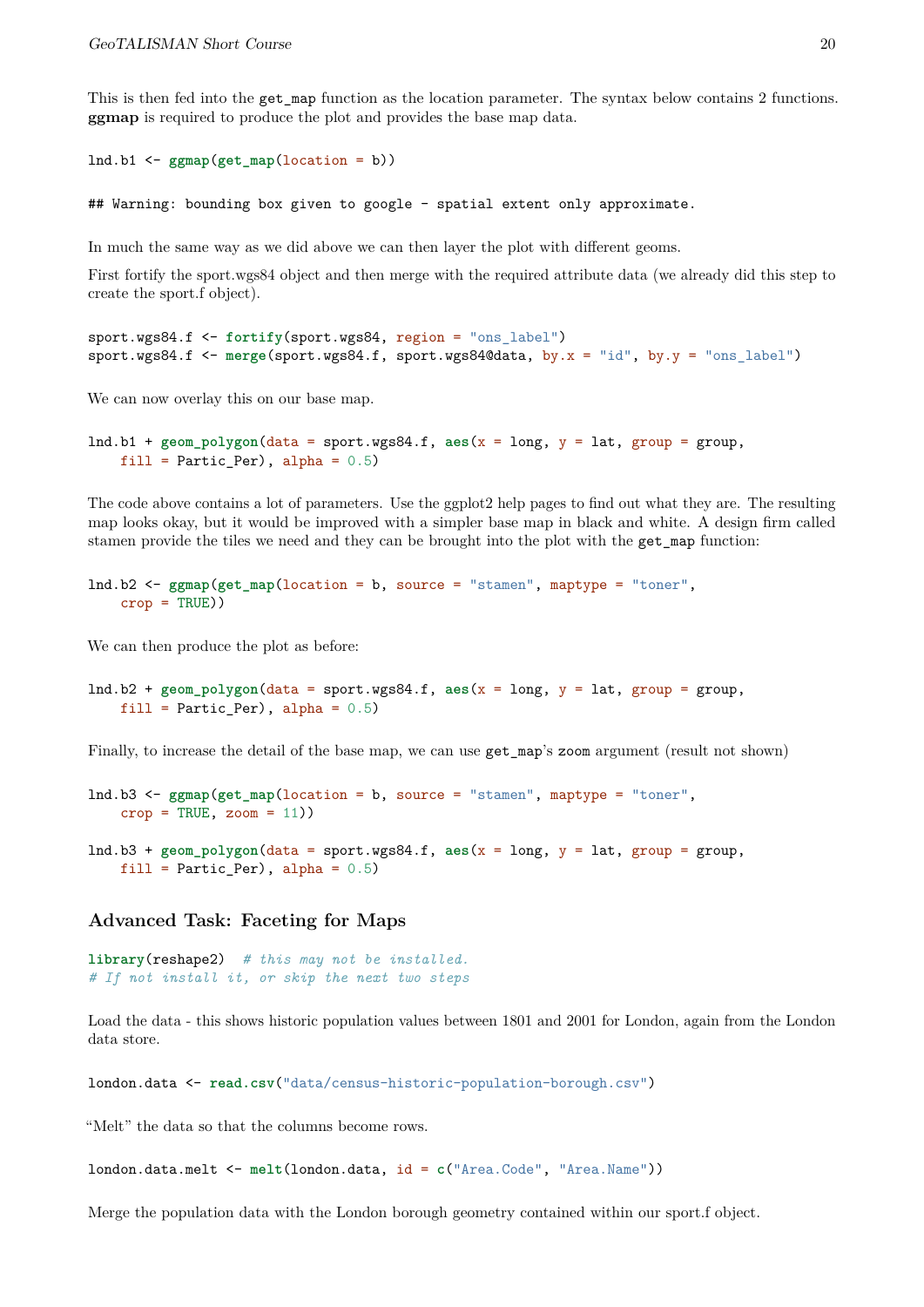



plot.data <- **merge**(sport.f, london.data.melt, by.x = "id", by.y = "Area.Code")

Reorder this data (ordering is important for plots).

```
plot.data <- plot.data[order(plot.data$order), ]
```
We can now use faceting to produce one map per year (this may take a little while to appear as displayed in figure 11).

```
ggplot(data = plot.data, aes(x = long, y = lat, fill = value, group = group)) +
    geom_polygon() + geom_path(colour = "grey", lwd = 0.1) + coord_equal() +
    facet_wrap(~variable)
```
Again there is a lot going on here so explore the documentation to make sure you understand it. Try out different colour values as well.

Add a title and replace the axes names with "easting" and "northing" and save your map as a pdf.

# **Part V: Taking spatial data analysis in R further**

<span id="page-20-0"></span>The skills taught in this tutorial are applicable to a very wide range of situations, spatial or not. Often experimentation is the most rewarding learning method, rather than just searching for the 'best' way of doing something (Kabakoff, 2011). We recommend you play around with your data.

If you would like to learn more about R's spatial functionalities, including more exercises on loading, saving and manipulating data, we recommend a slightly longer and more advanced tutorial (Cheshire and Lovelace, 2014). An up-to-date repository of this project, including example datasets and all the code used, can be found on its GitHub page: [github.com/geocomPP/sdvwR.](https://github.com/geocomPP/sdvwR) There are also a number of bonus 'vignettes' associated with the present tutorial. These can be found on the [vignettes page](https://github.com/Robinlovelace/Creating-maps-in-R/tree/master/vignettes) of the project's repository.

Another advanced tutorial is "Using spatial data", which has example code and data that can be downloaded from the [useR 2013 conference page.](http://www.edii.uclm.es/~useR-2013//Tutorials/Bivand.html) Such lengthy tutorials are worth doing to think about spatial data in R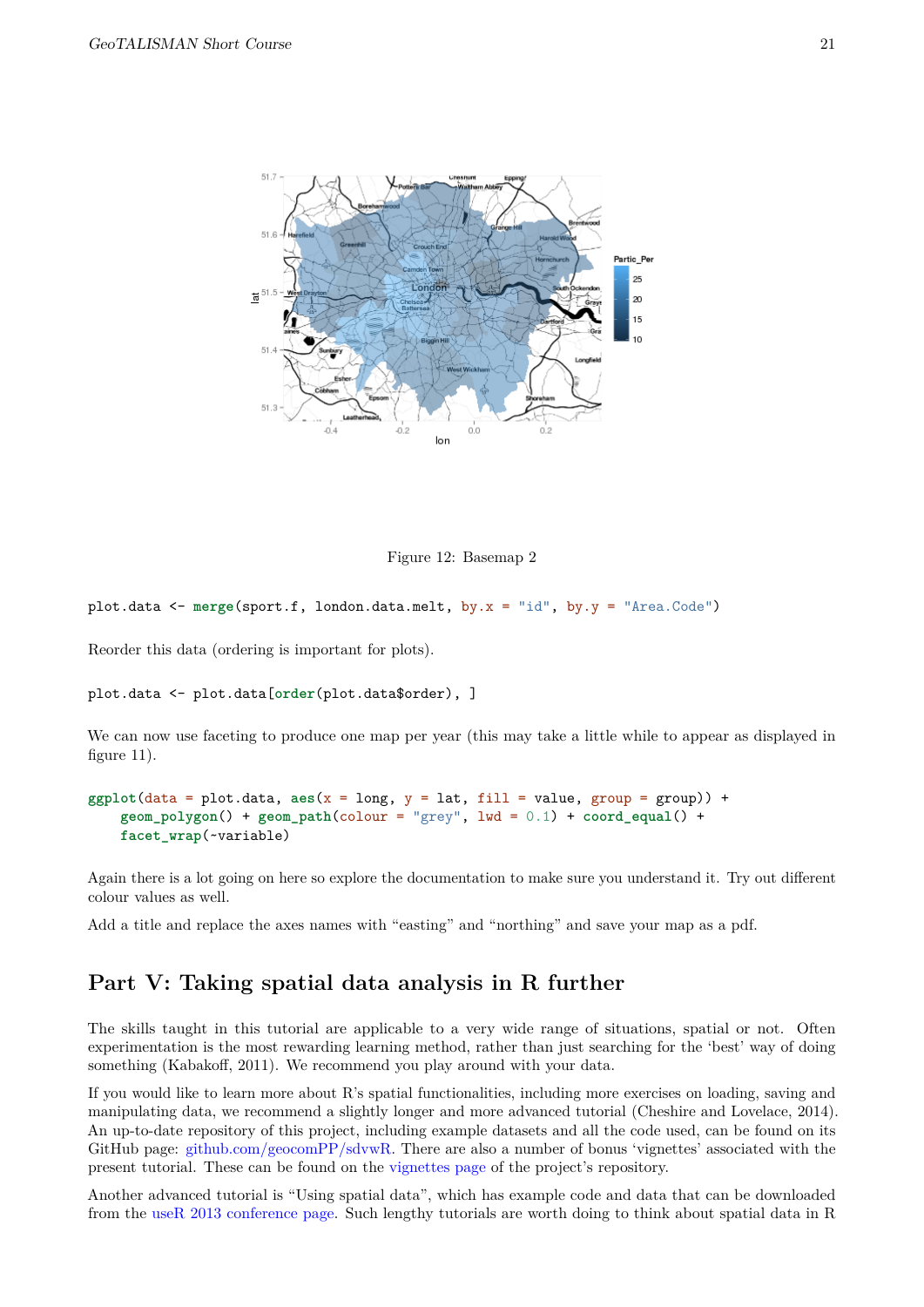

Figure 13: Faceted map

systematically, rather than seeing R as a discrete collection of functions. In R the whole is greater than the sum of its parts.

The supportive online communities surrounding large open source programs such as R are one of their greatest assets, so we recommend you become an active ["open source citizen"](http://blog.cleverelephant.ca/2013/10/being-open-source-citizen.html) rather than a passive consumer (Ramsey & Dubovsky, 2013).

This does not necessarily mean writing a new package or contributing to R's 'Core Team' - it can simply involve helping others use R. We therefore conclude the tutorial with a list of resources that will help you further sharpen you R skills, find help and contribute to the growing online R community:

- R's homepage hosts a wealth of [official](http://cran.r-project.org/manuals.html) and [contributed](http://cran.r-project.org/other-docs.html) guides.
- Stack Exchange and GIS Stack Exchange groups try searching for "[R]". If your issue has not been not been addressed yet, you could post a polite question.
- R's [mailing lists](http://www.r-project.org/mail.html) the R-sig-geo list may be of particular interest here.

Books: despite the strength of R's online community, nothing beats a physical book for concentrated learning. We would particularly recommend the following:

- ggplot2: elegant graphics for data analysis (Wickham 2009).
- Bivand et al. (2013) Provide a dense and detailed overview of spatial data analysis.
- Kabacoff (2011) is a more general R book; it has many fun worked examples.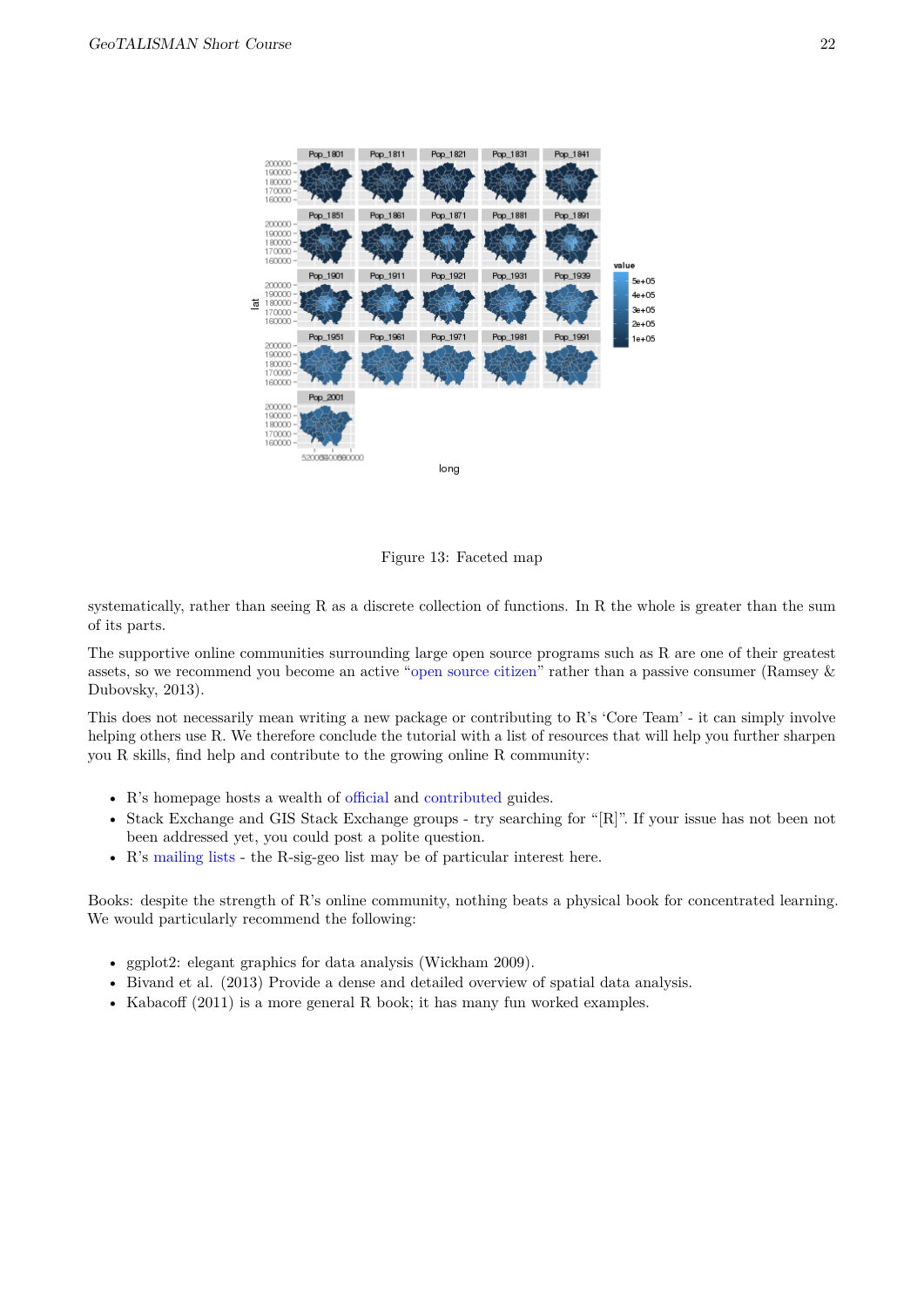# **R quick reference**

<span id="page-22-0"></span>#: comments all text until line end

df  $\leq$  data.frame(x = 1:9, y = (1:9)^2: create new object of class data.frame, called df, and assign values help(plot): ask R for basic help on function, the same as ?plot. Replace plot with any function (e.g. spTransform).

library(ggplot2): load a package (replace **ggplot2** with your package name)

install.packages("ggplot2"): install package - note quotation marks

setwd("C:/Users/username/Desktop/"): set R's *working directory* (set it to your project's folder)

nrow(df): count the number of rows in the object df

summary(df): summary statistics of the object df

head(df): display first 6 lines of object df

plot(df): plot object df

save(df, "C:/Users/username/Desktop/" ): save df object to specified location

rm(df): remove the df object

proj4string(df): query coordinate reference system of df object

spTransform(df, CRS("+init=epsg:4326"): reproject df object to WGS84

# **Aknowledgements**

<span id="page-22-1"></span>The tutorial was developed for a series of Short Courses funded by the National Centre for Research Methods (NCRM), via the TALISMAN node (see [geotalisman.org\)](http://www.geotalisman.org/). Thanks to the [ESRC](http://www.esrc.ac.uk/) for funding applied methods research. Many thanks to Rachel Oldroyd and Alistair Leak who helped demonstrate these materials on the NCRM short courses for which this tutorial was developed. Amy O'Neill organised the course and encouraged feedback from participants. The final thanks is to all users and developers of open source software for making powerful tools such as R accessible and enjoyable to use.